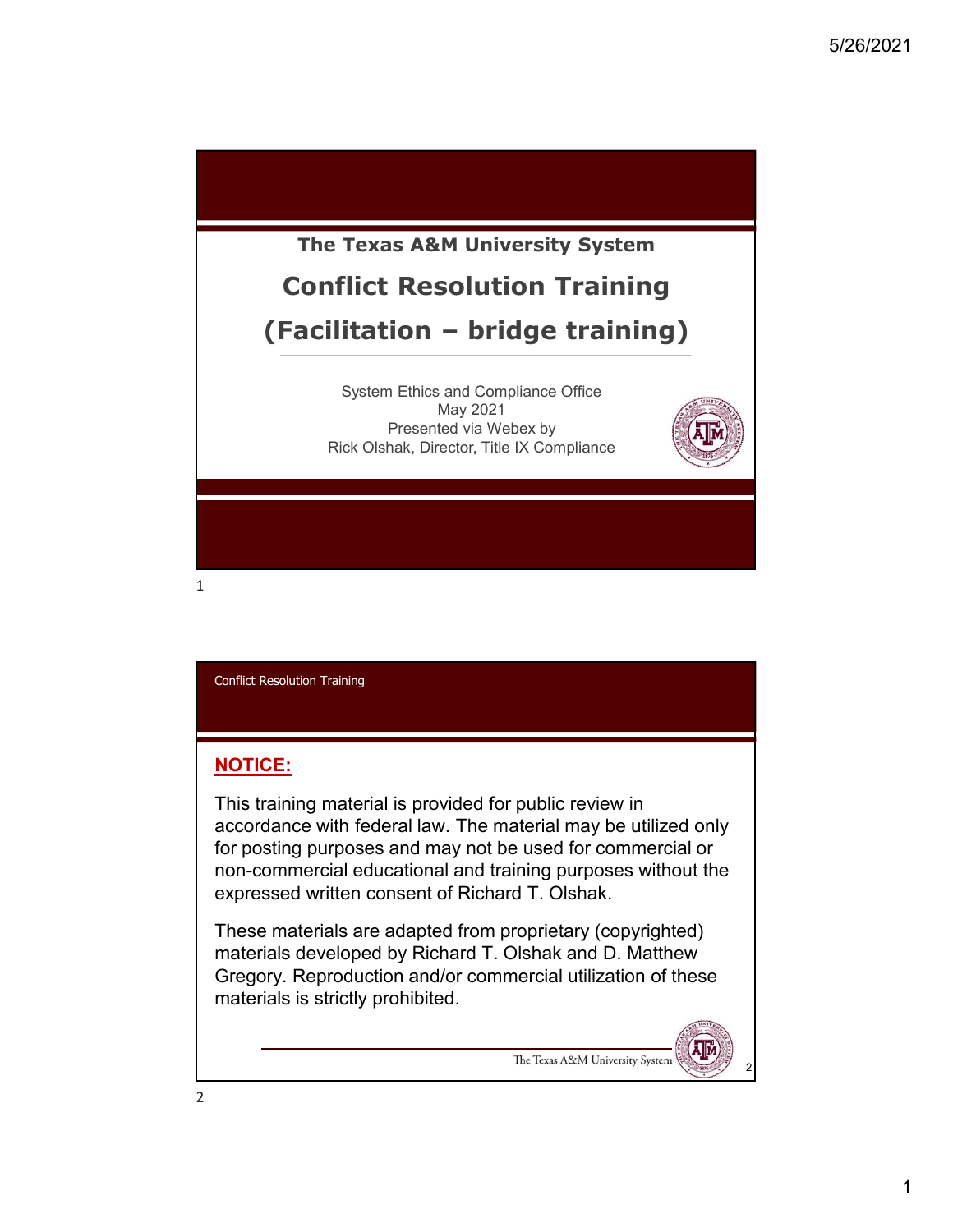

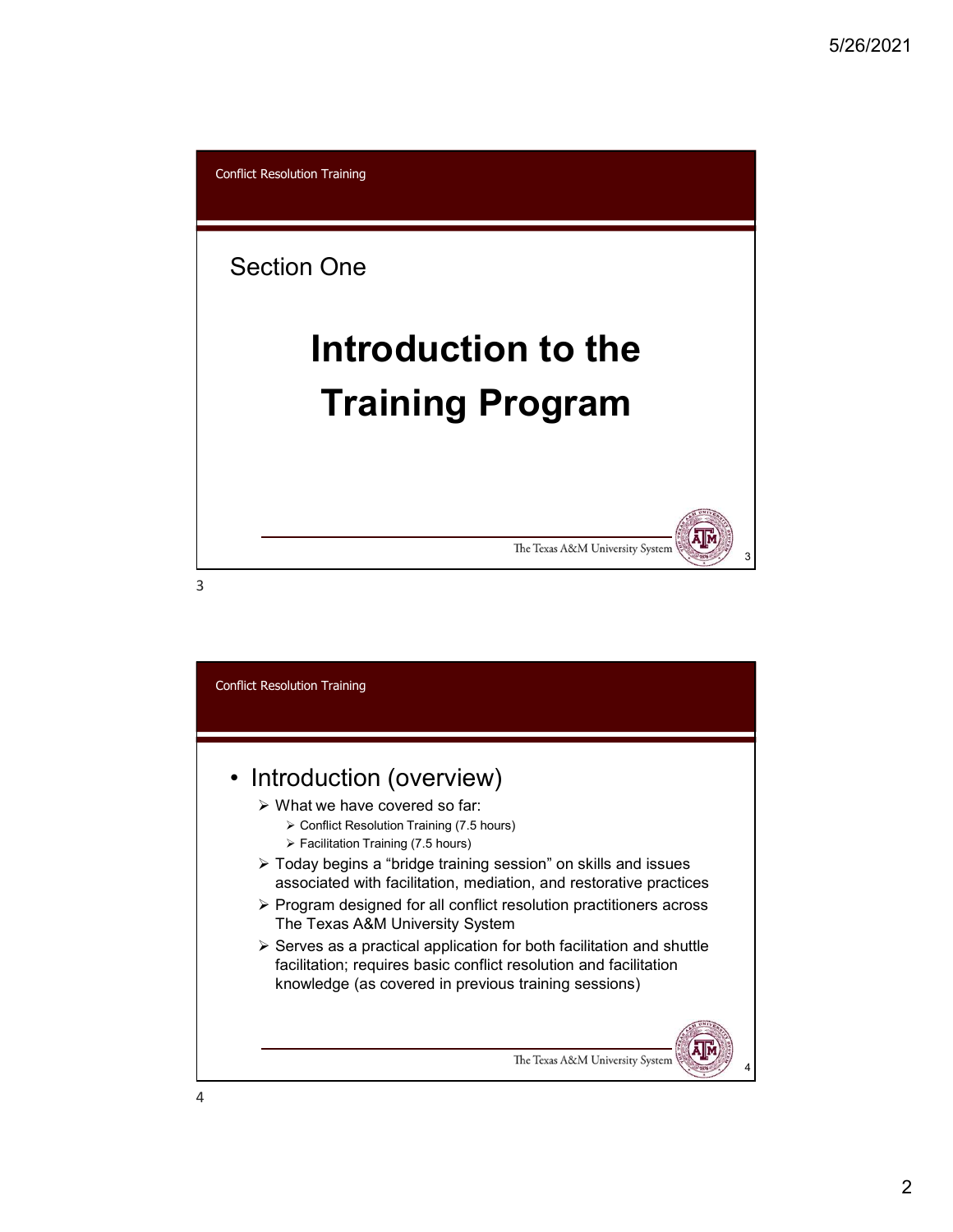

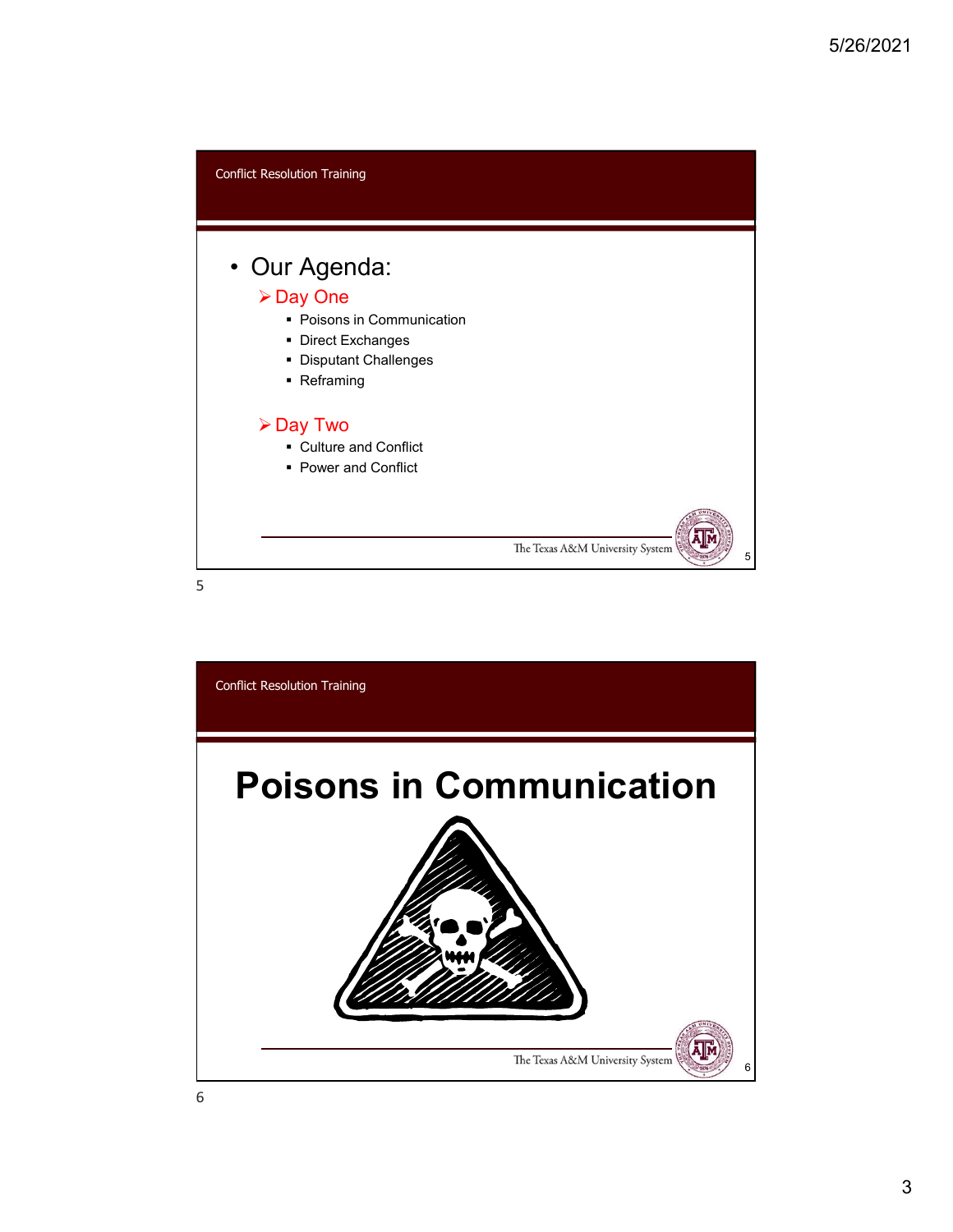

## Poisons:

can block progress towards an agreement

## When you hear these poisons:

without the toxicity

view of the situation

the negative language

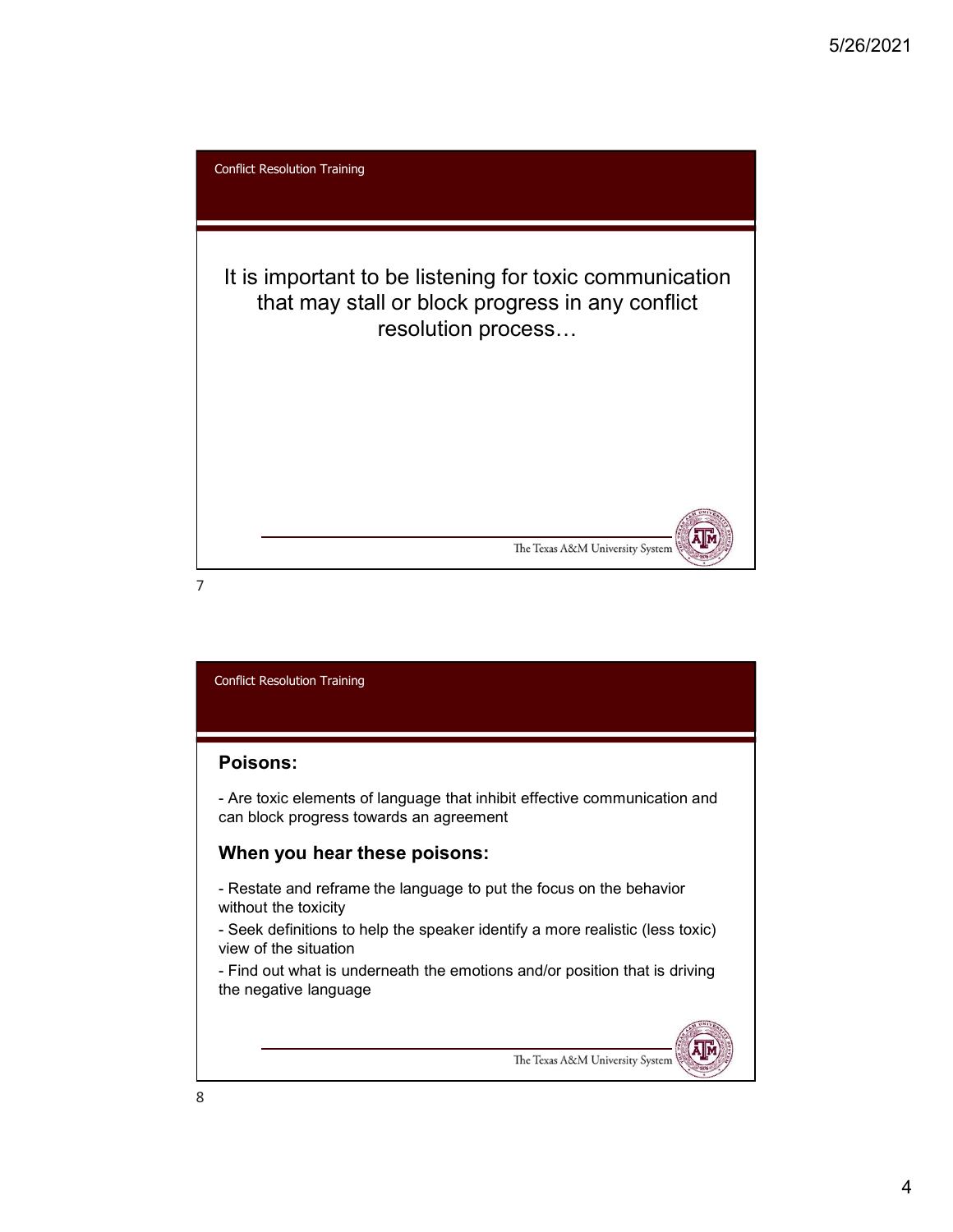| <b>Conflict Resolution Training</b>                                                                                         |
|-----------------------------------------------------------------------------------------------------------------------------|
|                                                                                                                             |
| <b>Types of Poisons:</b>                                                                                                    |
| Commands<br>Attempts to dictate actions by the other party through verbal force; typically<br>spoken as absolute statements |
| Examples:<br>You should<br>You shouldn't<br>You will $\ldots$<br>You won't<br>You can't<br>You must                         |
| The Texas A&M University System                                                                                             |

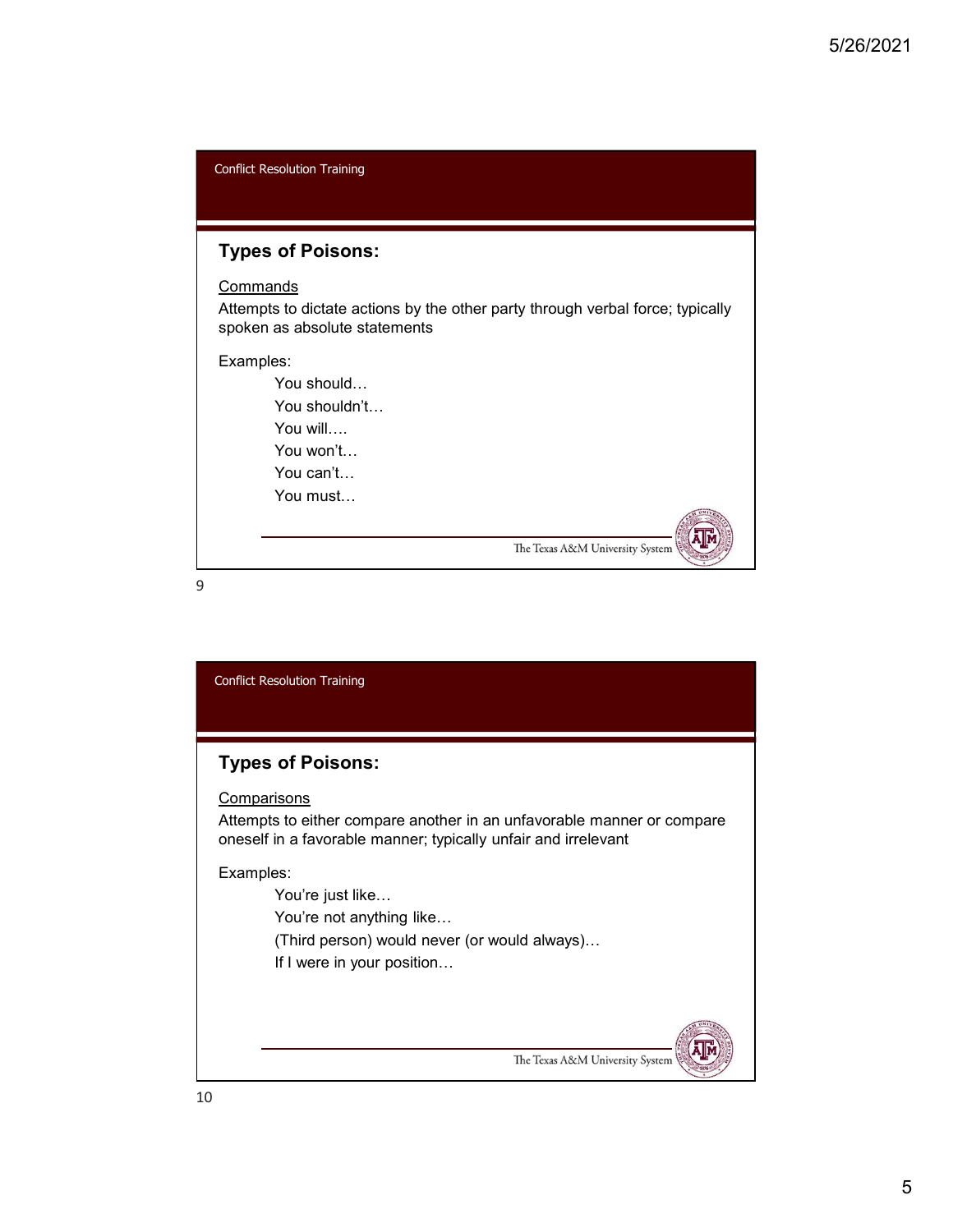

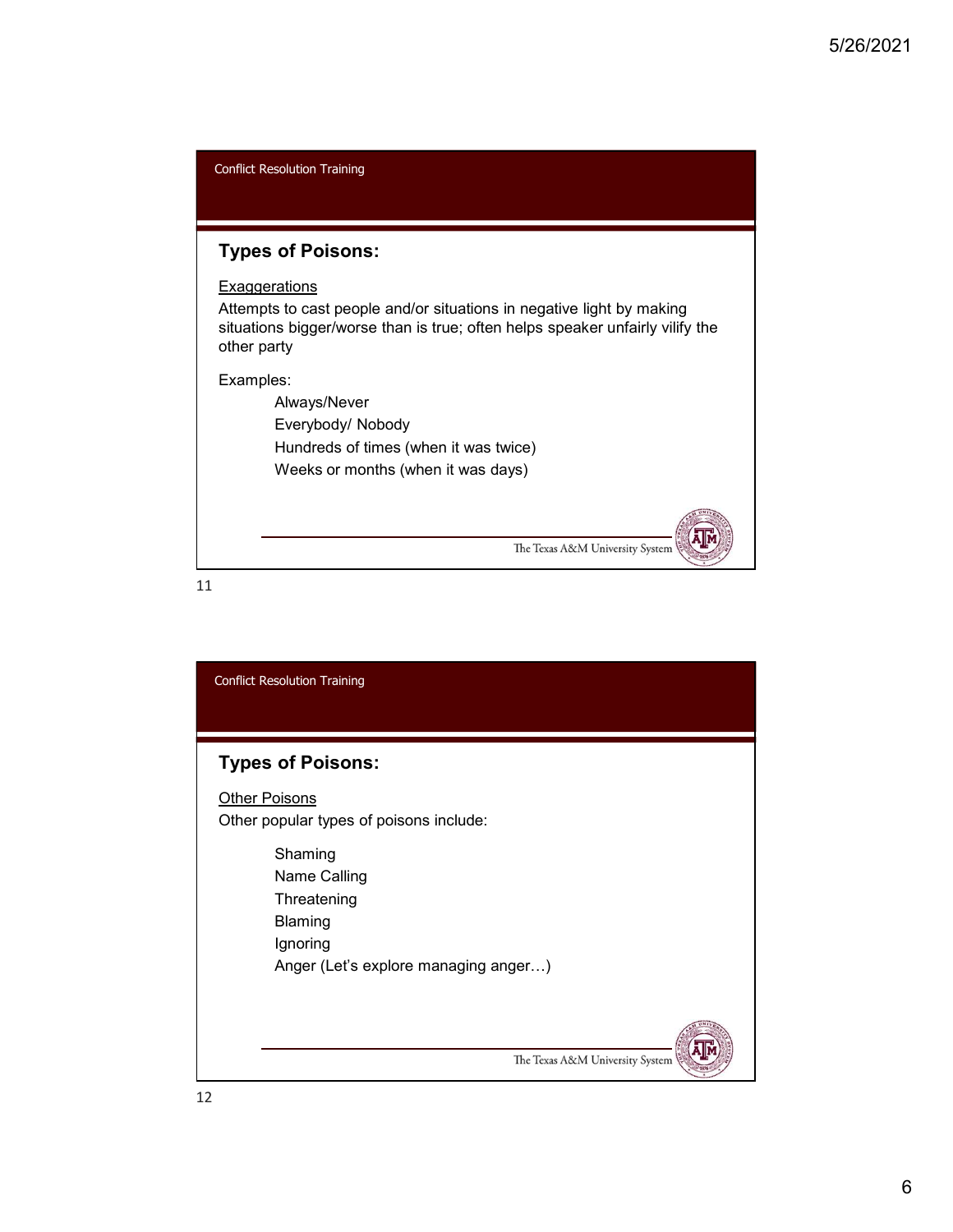

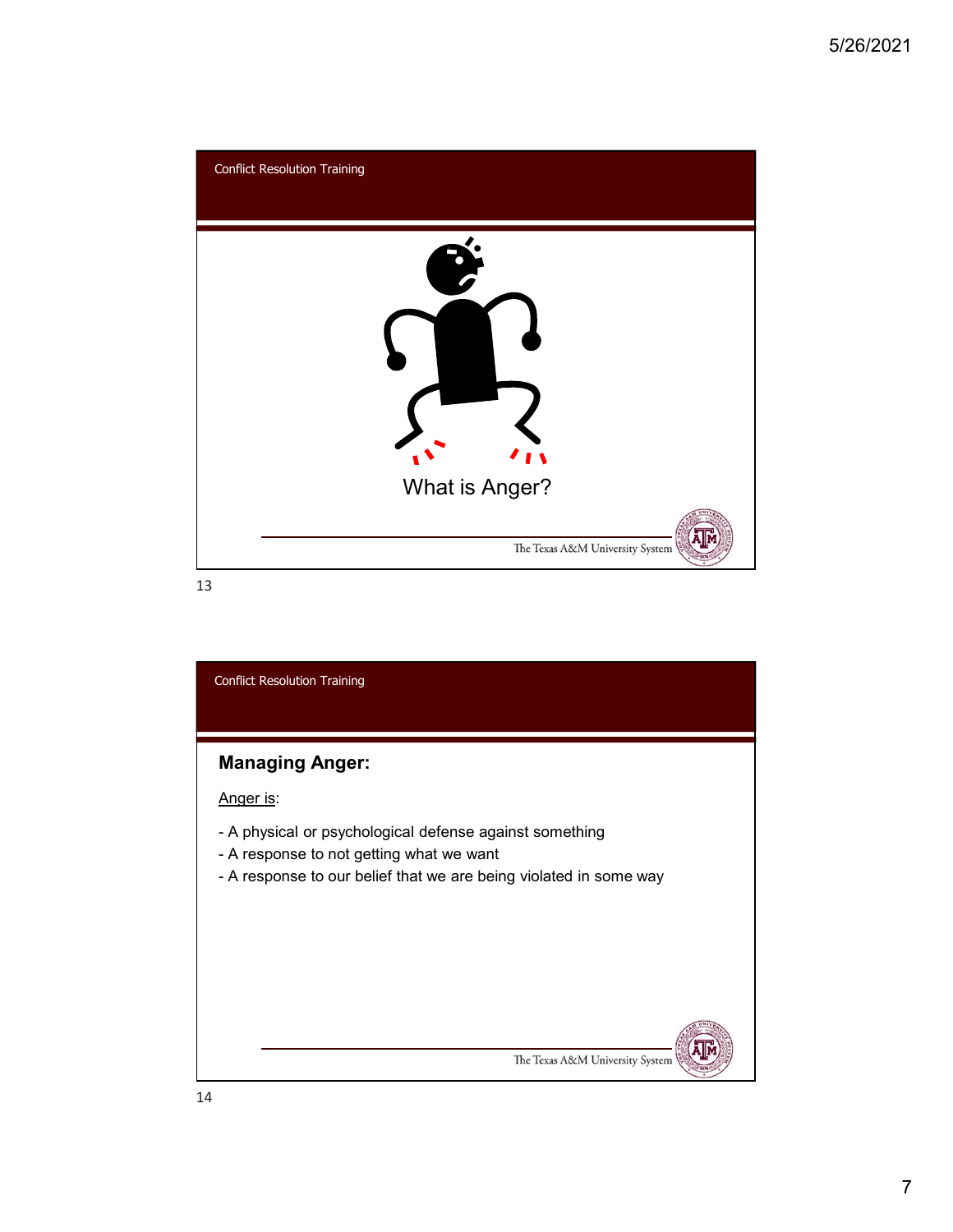

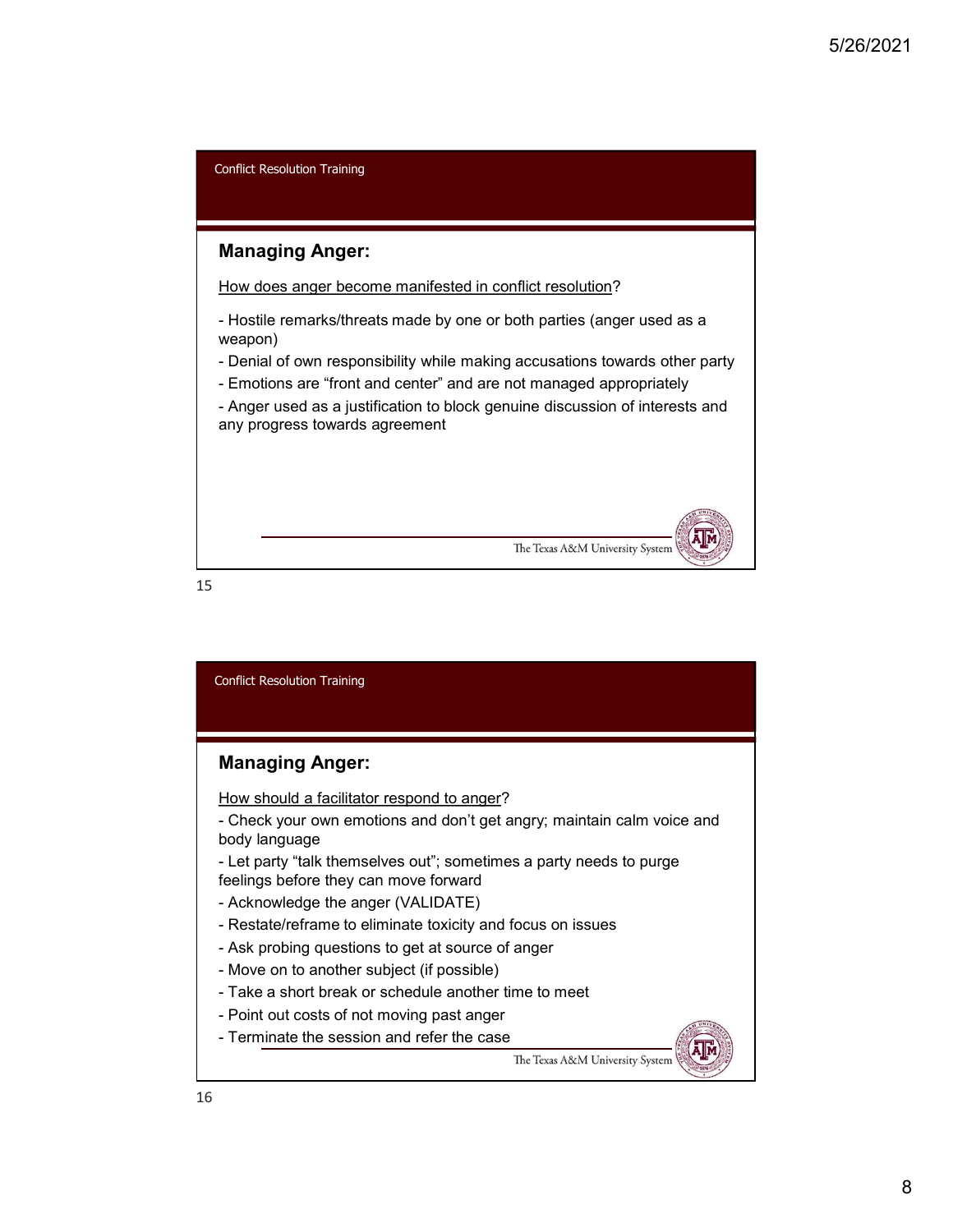

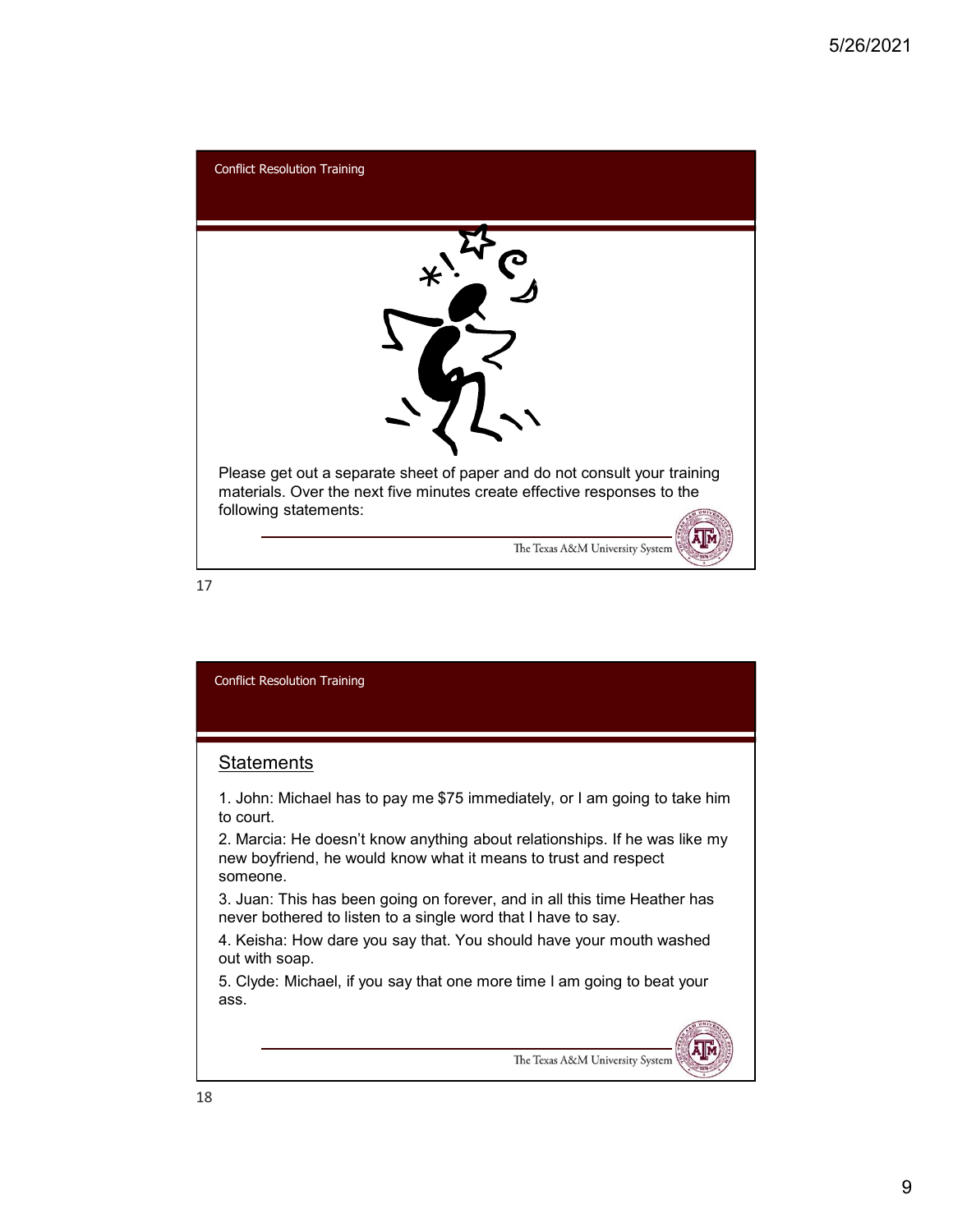

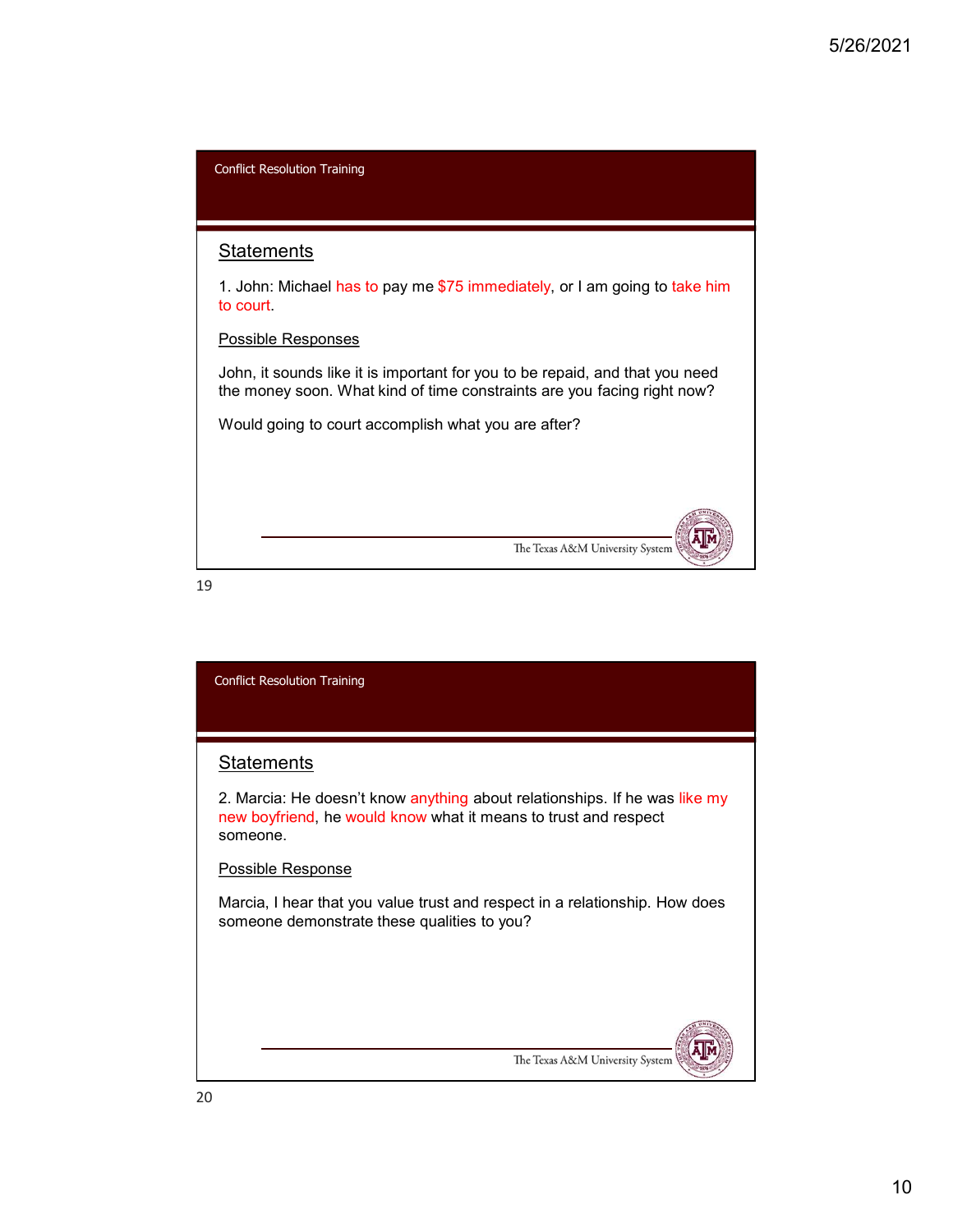

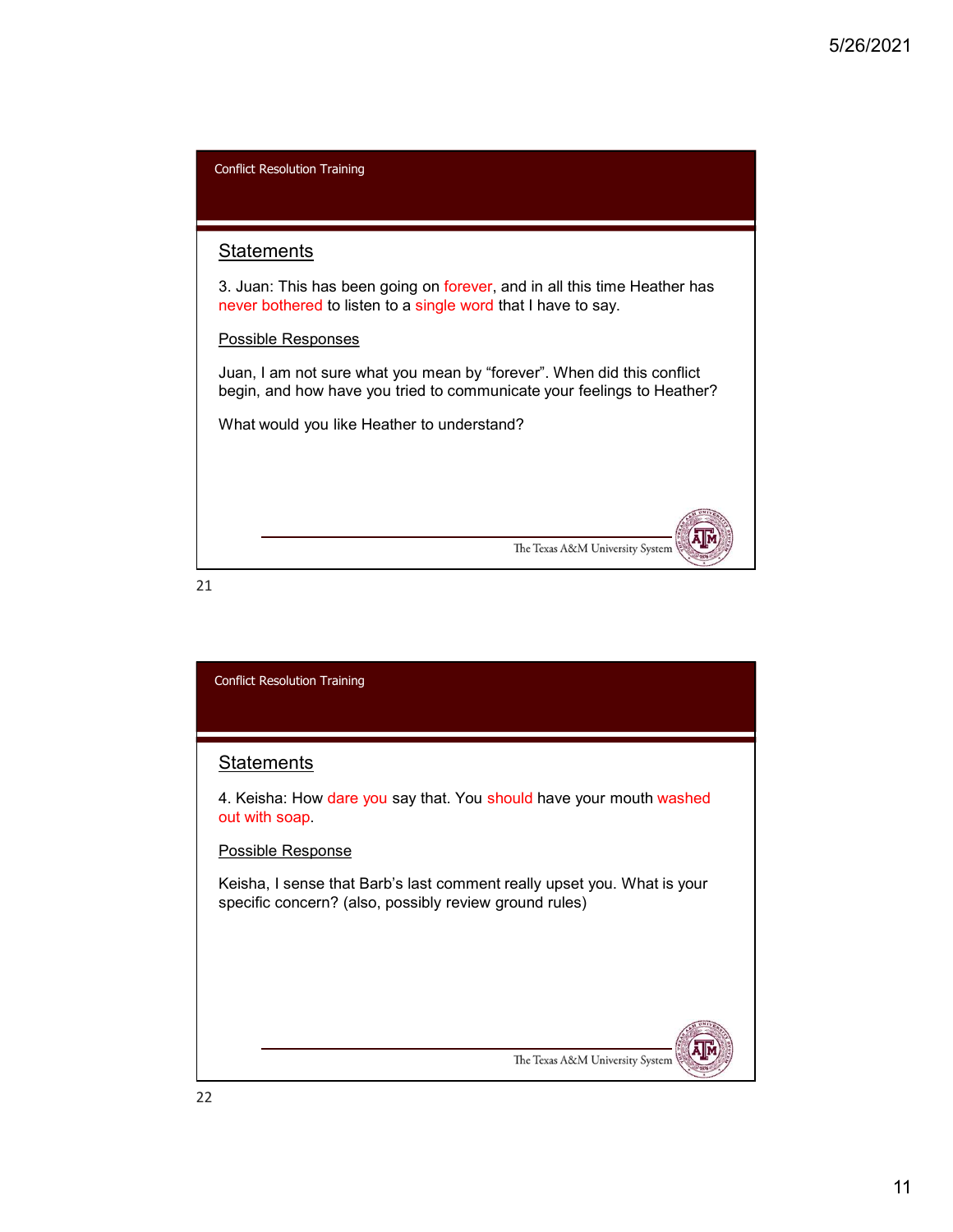| <b>Conflict Resolution Training</b>                                                                                                                                                                                                                                                                                                                                 |
|---------------------------------------------------------------------------------------------------------------------------------------------------------------------------------------------------------------------------------------------------------------------------------------------------------------------------------------------------------------------|
|                                                                                                                                                                                                                                                                                                                                                                     |
| <b>Statements</b>                                                                                                                                                                                                                                                                                                                                                   |
| 5. Clyde: Michael, if you say that one more time I am going to beat your<br>ass.                                                                                                                                                                                                                                                                                    |
| Possible Response                                                                                                                                                                                                                                                                                                                                                   |
| Clyde, while I respect that Michael's comment upset you, I need to remind<br>you that we agreed at the beginning of this session that no threats would<br>be made and that inappropriate language would not be utilized. Are you<br>willing to continue under the ground rules that were established? (then<br>check in with other party)<br>(or terminate session) |
| The Texas A&M University System                                                                                                                                                                                                                                                                                                                                     |
| 23                                                                                                                                                                                                                                                                                                                                                                  |

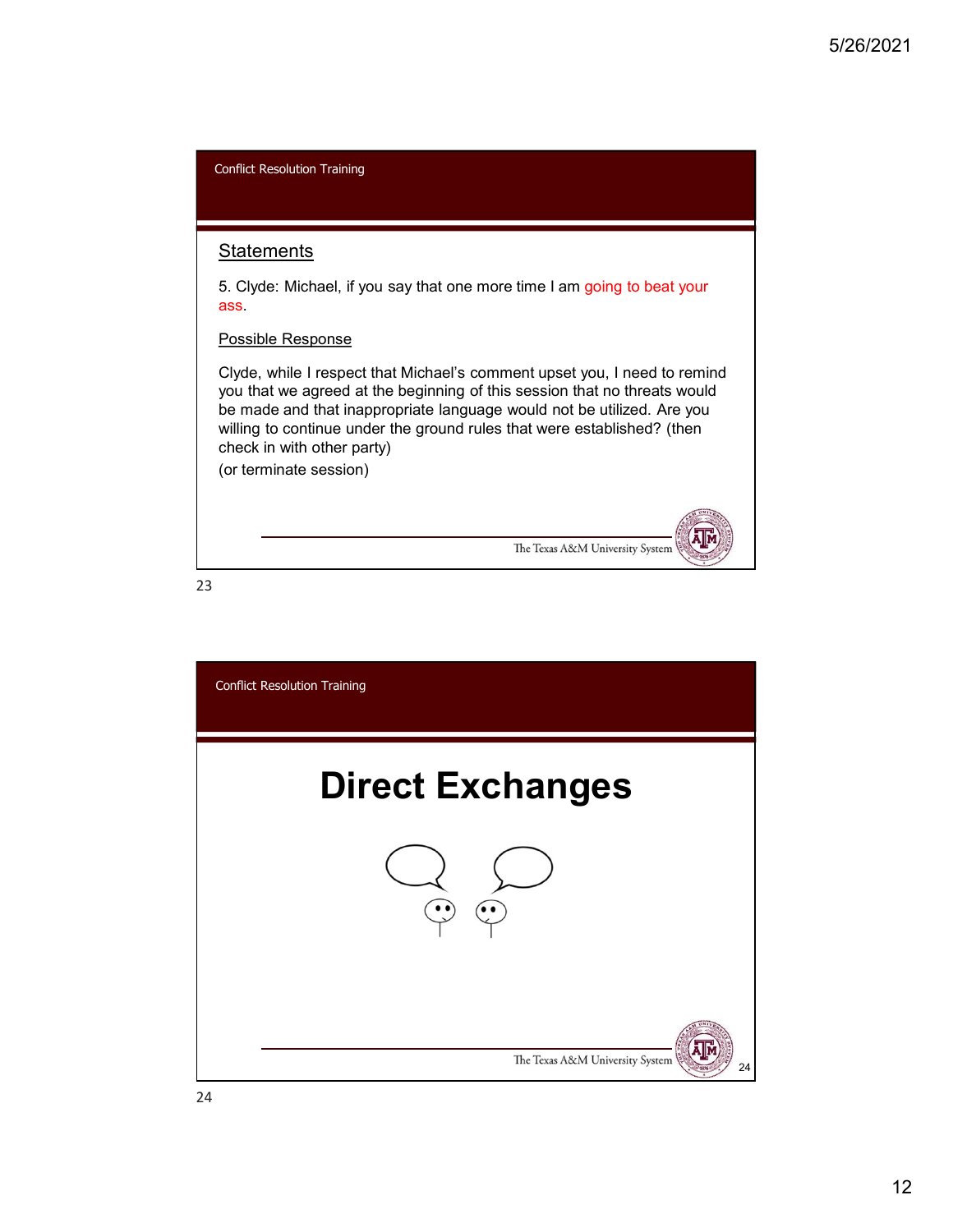

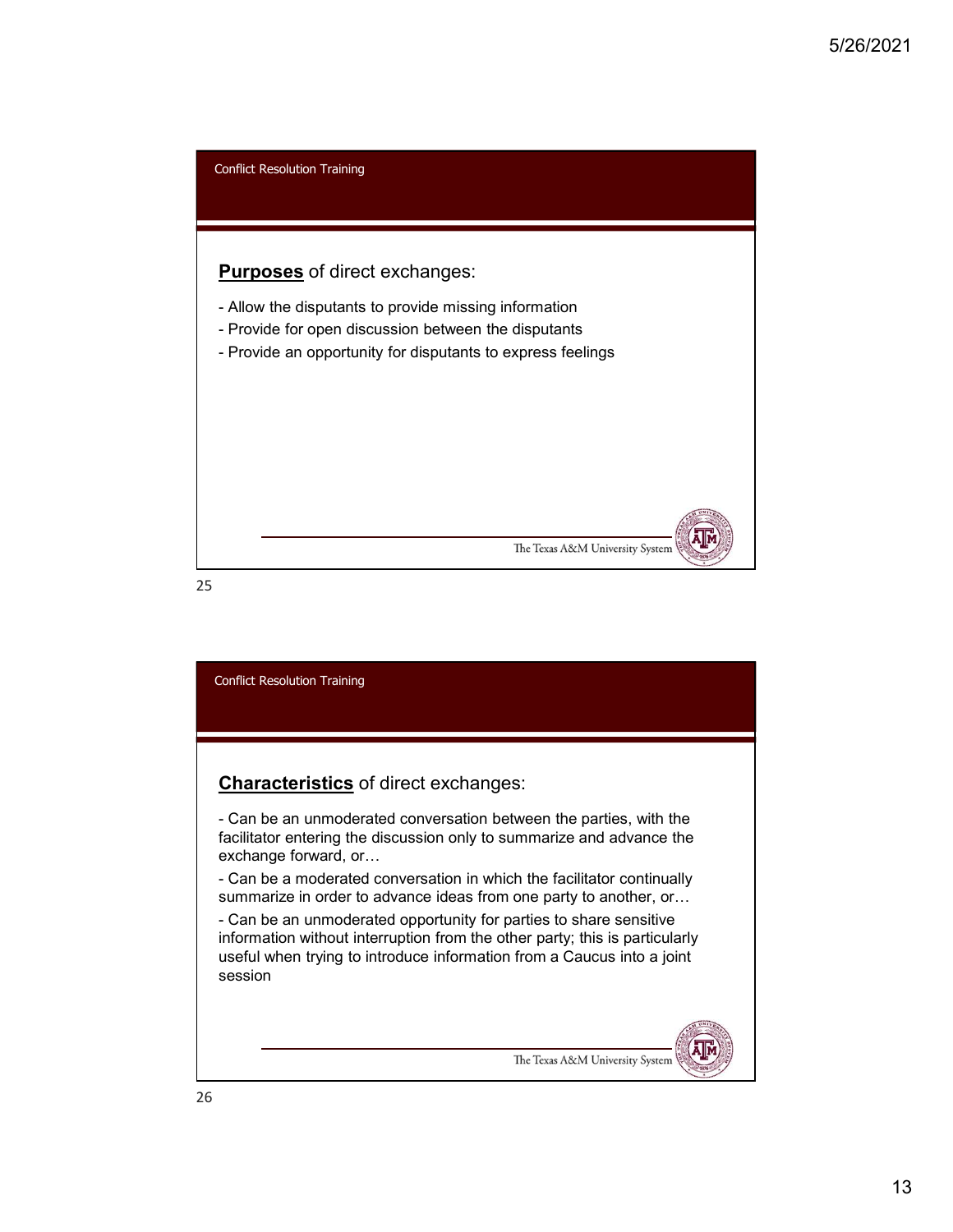Solar Conflict Resolution Training<br>
Cauttions for direct exchanges:<br>
- Direct Exchanges can be counterproductive if one or both parties have<br>
not been communicating effectively with the facilitator, or have had a<br>
difficul Example of the more of the contempt of the deeper scheme of the deeper scheme of the deeper scheme of the deeper you are into a difficult time following effective yielts the facilitator, or have had a difficult time follow Son Condict Resolution Training<br>
Condict Resolution Section Conditions for direct exchanges:<br>
- Direct Exchanges can be counterproductive if one or both parties have<br>
not been communicating effectively with the facilitator Conflict Resolution Training **Cautions** for direct exchanges: not been communicating effectively with the facilitator, or have had a difficult time following the ground rules session; as the parties advance into the process and move away from the past, exchanges focusing on the future can be productive from them tend to be incremental, and those gains can be quickly lost if the parties revert to less productive tactics and language The Texas A&M University System

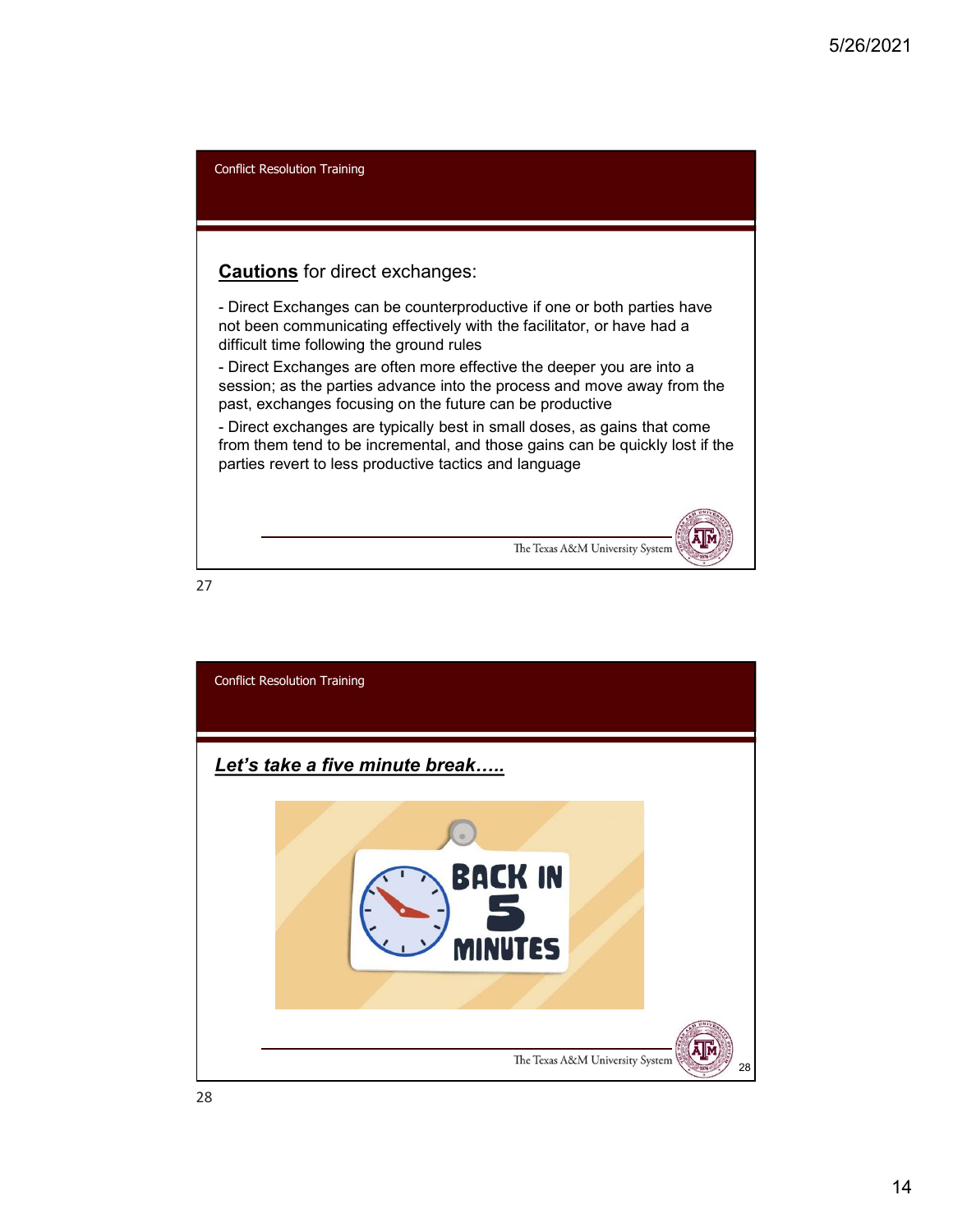

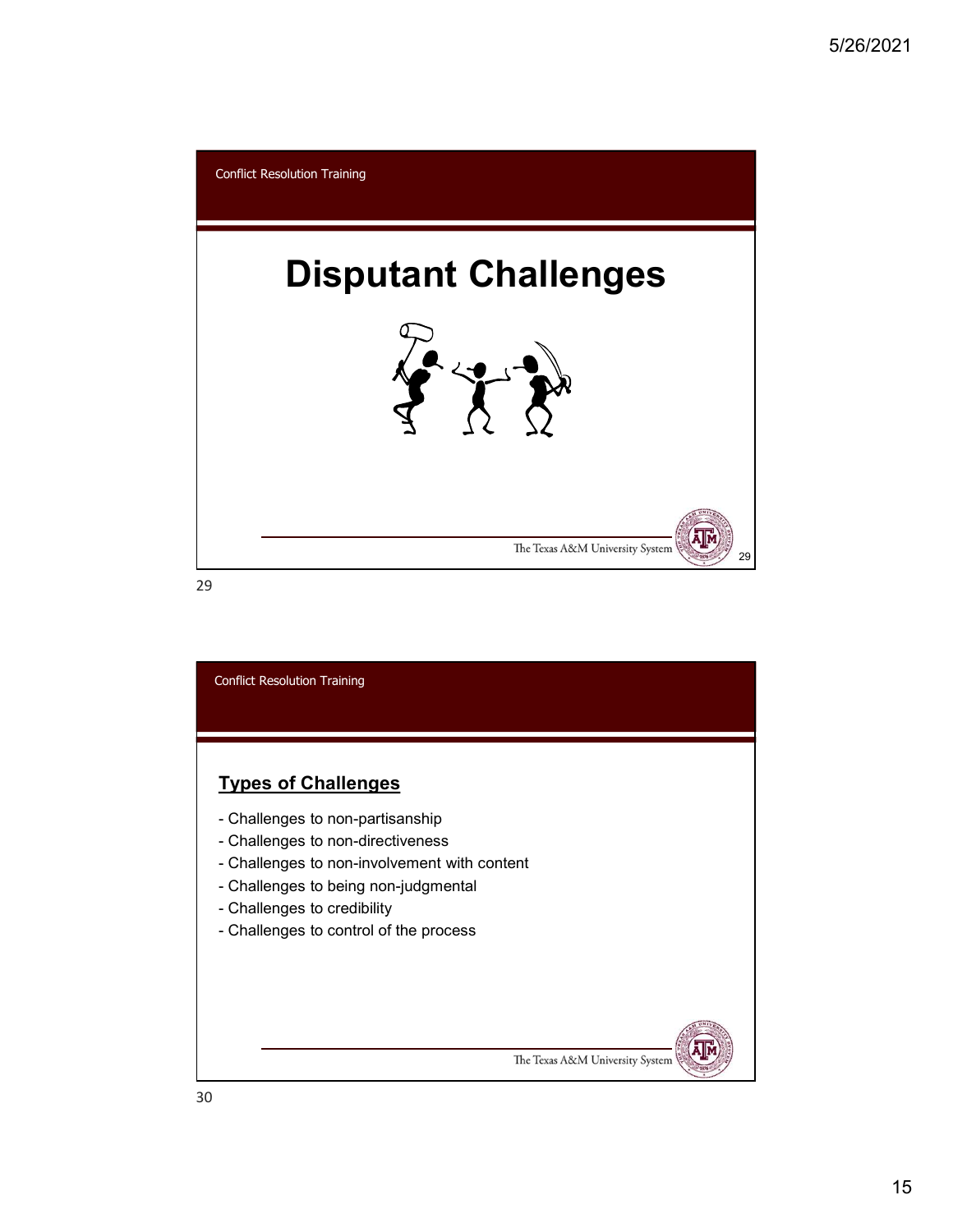## Challenges to non-partisanship

|                                     |                                                                                    | 5/26/2021 |  |
|-------------------------------------|------------------------------------------------------------------------------------|-----------|--|
|                                     |                                                                                    |           |  |
|                                     |                                                                                    |           |  |
| <b>Conflict Resolution Training</b> |                                                                                    |           |  |
|                                     |                                                                                    |           |  |
|                                     |                                                                                    |           |  |
|                                     | <b>Challenges to non-partisanship</b>                                              |           |  |
| Disputant:                          | People like us (implying that the mediator is included)                            |           |  |
| Facilitator:                        | You are saying that you have found                                                 |           |  |
| Disputant:                          | Don't you think that anyone would?                                                 |           |  |
| Facilitator:                        | How do you see it?                                                                 |           |  |
| Disputant:                          | Do you listen to your music loud?                                                  |           |  |
| Facilitator:                        | My experiences are not relevant to your dispute. What has<br>your experience been? |           |  |
|                                     | The Texas A&M University System                                                    |           |  |
|                                     |                                                                                    |           |  |

| The Texas A&M University System                       |                                                                                                                                                    |
|-------------------------------------------------------|----------------------------------------------------------------------------------------------------------------------------------------------------|
|                                                       |                                                                                                                                                    |
|                                                       |                                                                                                                                                    |
|                                                       |                                                                                                                                                    |
|                                                       |                                                                                                                                                    |
|                                                       |                                                                                                                                                    |
|                                                       |                                                                                                                                                    |
| What do you think we should do?                       |                                                                                                                                                    |
| I think you should decide what best meets your needs. |                                                                                                                                                    |
|                                                       |                                                                                                                                                    |
|                                                       |                                                                                                                                                    |
| It's a fair offer, isn't it?                          |                                                                                                                                                    |
| I don't have an opinion on that. What do you think?   |                                                                                                                                                    |
| Does the offer meet your needs?                       |                                                                                                                                                    |
| Do you think it's a fair offer?                       |                                                                                                                                                    |
| I am not here to determine what is and isn't fair.    |                                                                                                                                                    |
|                                                       | <b>Conflict Resolution Training</b><br><b>Challenges to non-directiveness</b><br>What options do you think you have?<br><b>Review Ground Rules</b> |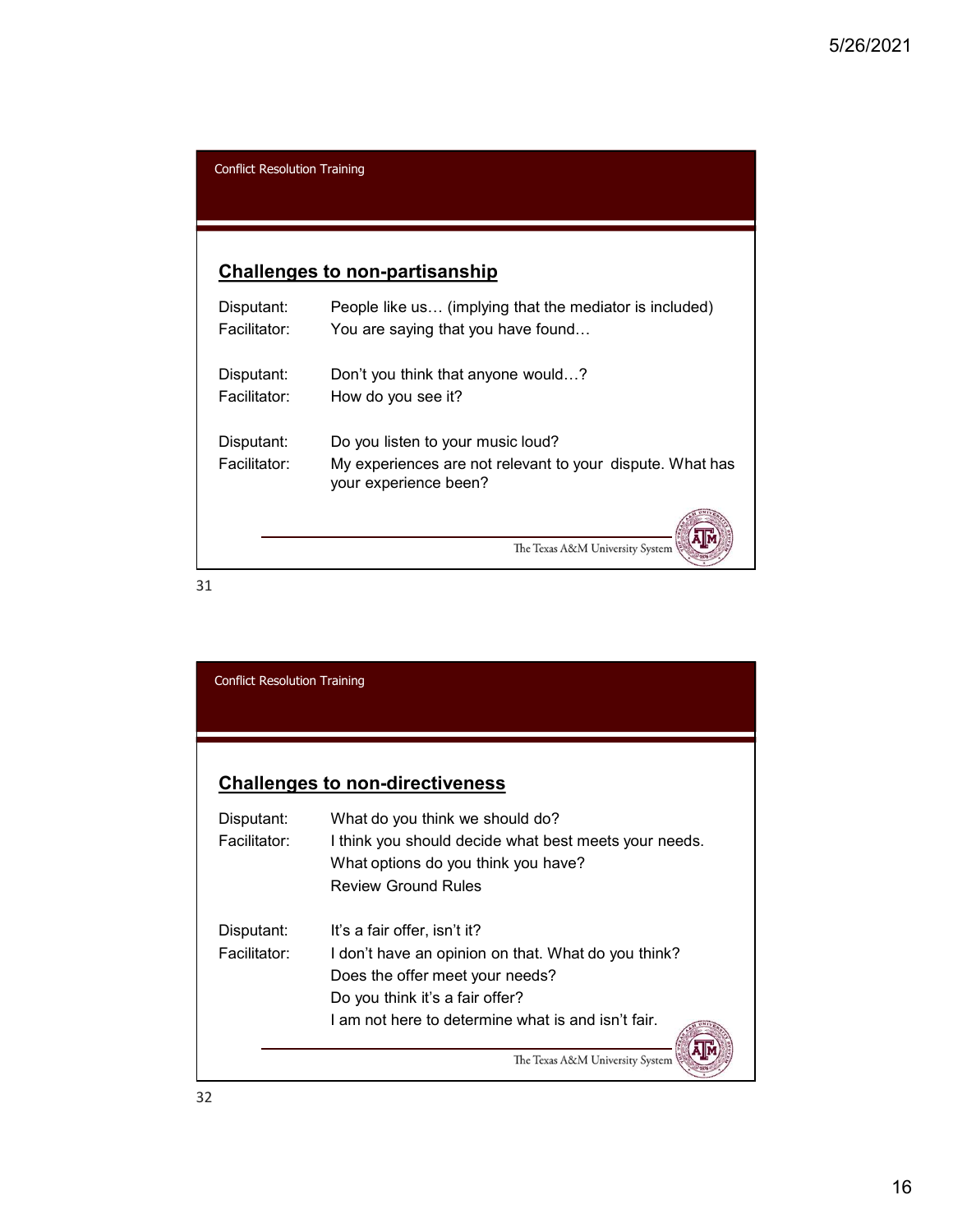|                                     |                                                                                | 5/26/2 |
|-------------------------------------|--------------------------------------------------------------------------------|--------|
|                                     |                                                                                |        |
|                                     |                                                                                |        |
| <b>Conflict Resolution Training</b> |                                                                                |        |
|                                     | <b>Challenges to non-involvement with content</b>                              |        |
| Disputant:<br>Facilitator:          | Shouldn't I be concerned about this?<br>You clearly seem concerned about this. |        |
|                                     | Are you concerned about this?<br>What is your concern?                         |        |
| Disputant:                          | Don't you think this is a big issue?                                           |        |
| Facilitator:                        | Do you think it is a big issue?<br>That is for you to decide.                  |        |
|                                     |                                                                                |        |
| 33                                  | The Texas A&M University System                                                |        |

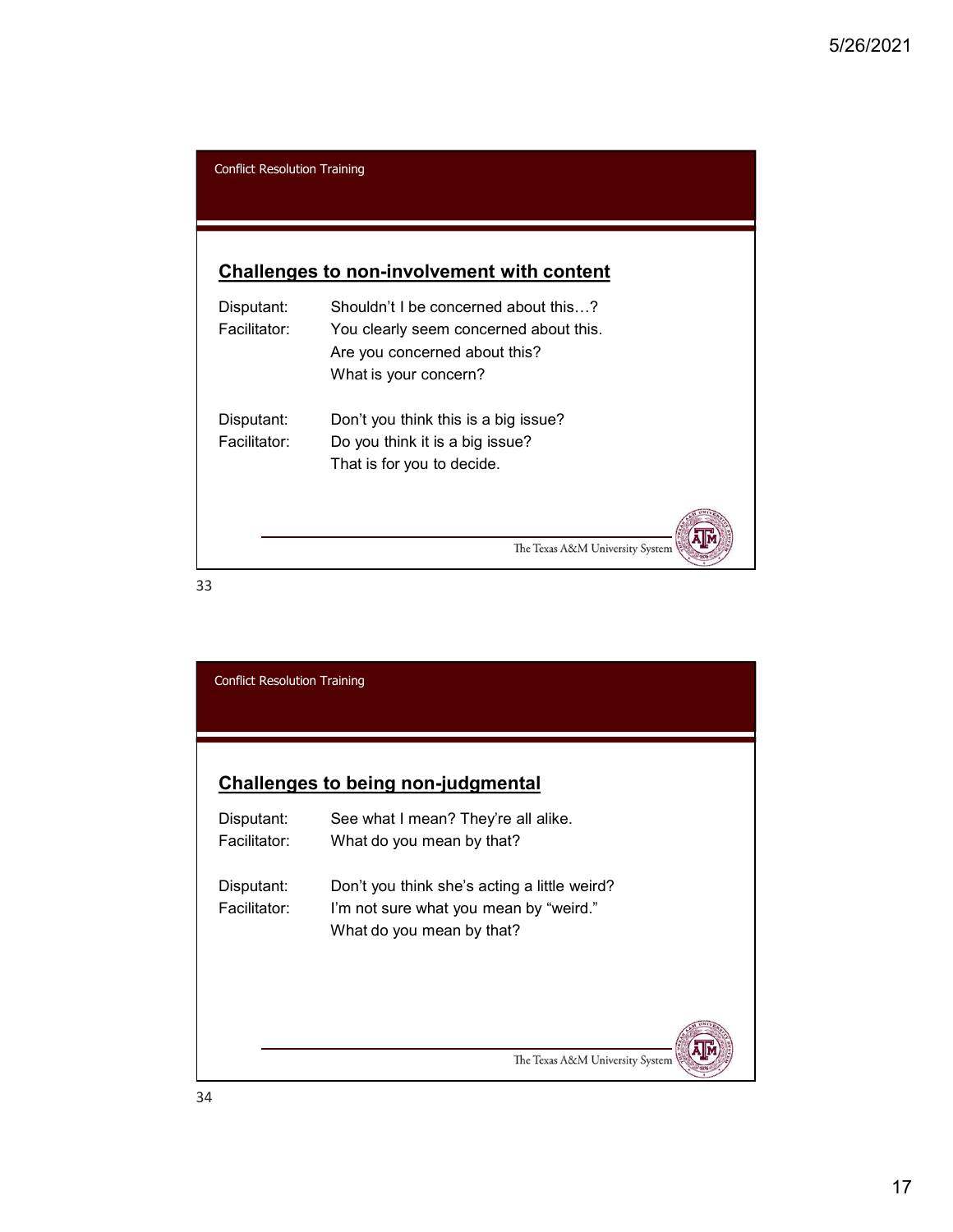# Challenges to (facilitator) credibility

|                                     |                                                                                                                                      | 5/26/2021 |  |
|-------------------------------------|--------------------------------------------------------------------------------------------------------------------------------------|-----------|--|
|                                     |                                                                                                                                      |           |  |
| <b>Conflict Resolution Training</b> |                                                                                                                                      |           |  |
|                                     | <b>Challenges to (facilitator) credibility</b>                                                                                       |           |  |
| Disputant:<br>Facilitator:          | You're just an administrator. What do you know about?<br>Tell me what you think I need to know.<br>Whatever you explain to me today. |           |  |
| Disputant:<br>Facilitator:          | Are you a lawyer or counselor or something?<br>I am a facilitator. You are both the experts about your<br>situation.                 |           |  |
| Disputant:<br>Facilitator:          | What are your credentials?<br>I am a facilitator for the (program), trained by certified<br>mediators. What is your concern?         |           |  |
|                                     | The Texas A&M University System                                                                                                      |           |  |

|                                     | situation.                                                                                     |
|-------------------------------------|------------------------------------------------------------------------------------------------|
| Disputant:                          | What are your credentials?                                                                     |
| Facilitator:                        | I am a facilitator for the (program), trained by certified<br>mediators. What is your concern? |
|                                     | The Texas A&M University System                                                                |
| 35                                  |                                                                                                |
|                                     |                                                                                                |
|                                     |                                                                                                |
| <b>Conflict Resolution Training</b> |                                                                                                |
|                                     |                                                                                                |
|                                     |                                                                                                |
|                                     |                                                                                                |
|                                     | Challenges to (facilitator) control of the process                                             |
| Disputant:                          | I want to meet individually right now.                                                         |
| Facilitator:                        | I will meet with you both when it seems helpful, but first I<br>need to                        |
| Disputant:                          | They can go first.                                                                             |
|                                     | I demand to go first.                                                                          |
| Facilitator:                        | As a matter of habit, I always begin to my left/right.                                         |
|                                     |                                                                                                |
|                                     |                                                                                                |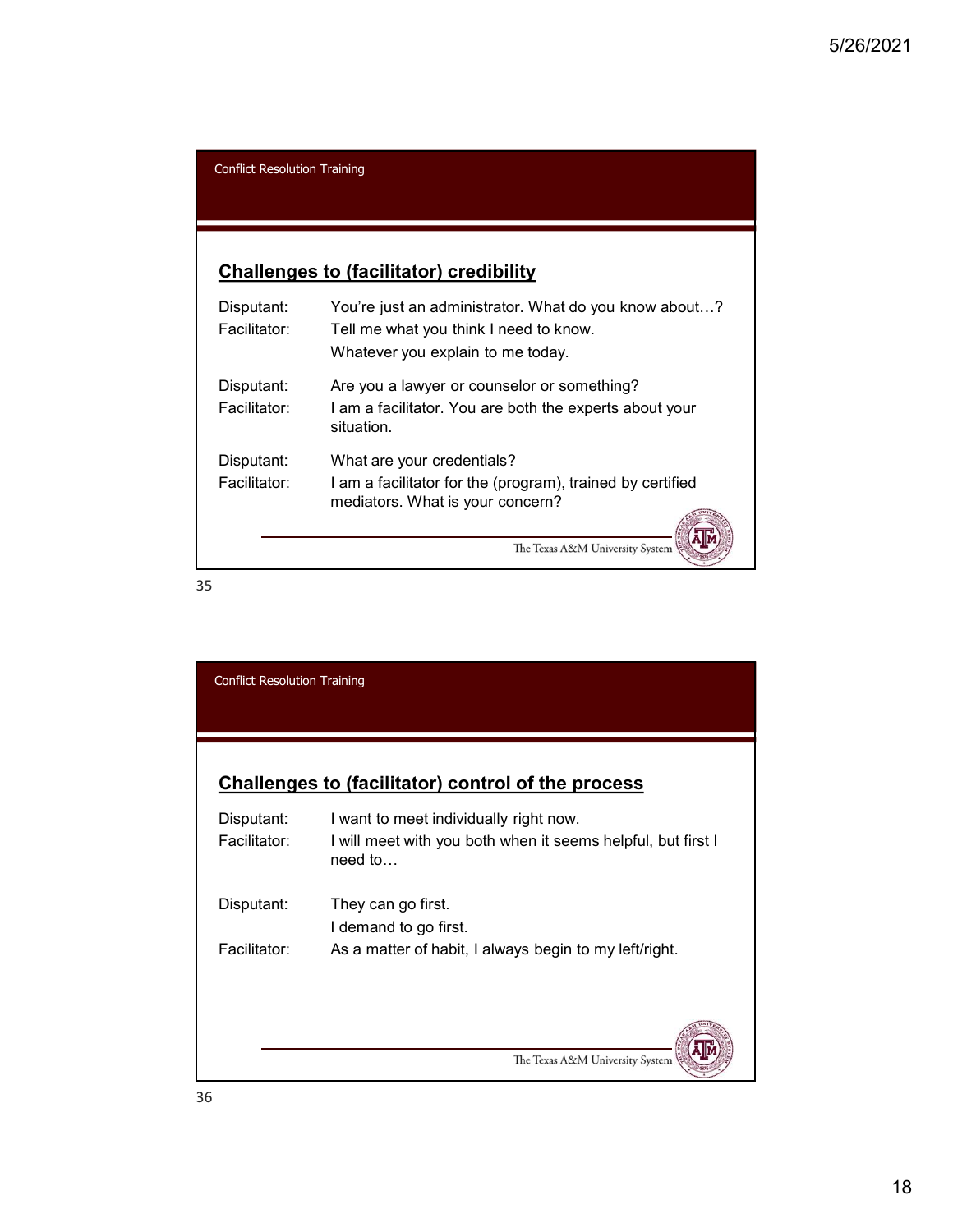|                                     |                                                                                         | 5/26/2021 |
|-------------------------------------|-----------------------------------------------------------------------------------------|-----------|
|                                     |                                                                                         |           |
|                                     |                                                                                         |           |
|                                     |                                                                                         |           |
| <b>Conflict Resolution Training</b> |                                                                                         |           |
|                                     |                                                                                         |           |
|                                     |                                                                                         |           |
|                                     |                                                                                         |           |
|                                     |                                                                                         |           |
|                                     | Challenges to (facilitator) control of the process                                      |           |
| Disputant:                          | Inappropriate physical behavior (stands up, rolls eyes, sighs<br>heavily, laughs, etc.) |           |
| Facilitator:                        | De-escalate by acknowledging concerns of the disputant                                  |           |
|                                     | Reiterate that each disputant will have an opportunity to                               |           |
|                                     | talk in turn                                                                            |           |
|                                     | Review ground rules                                                                     |           |
|                                     | Confront through caucus<br>Take a break                                                 |           |
|                                     | Terminate the session                                                                   |           |
|                                     |                                                                                         |           |
| Disputant:<br>Facilitator:          | You aren't treating me with respect.<br>What leads you to say this?                     |           |

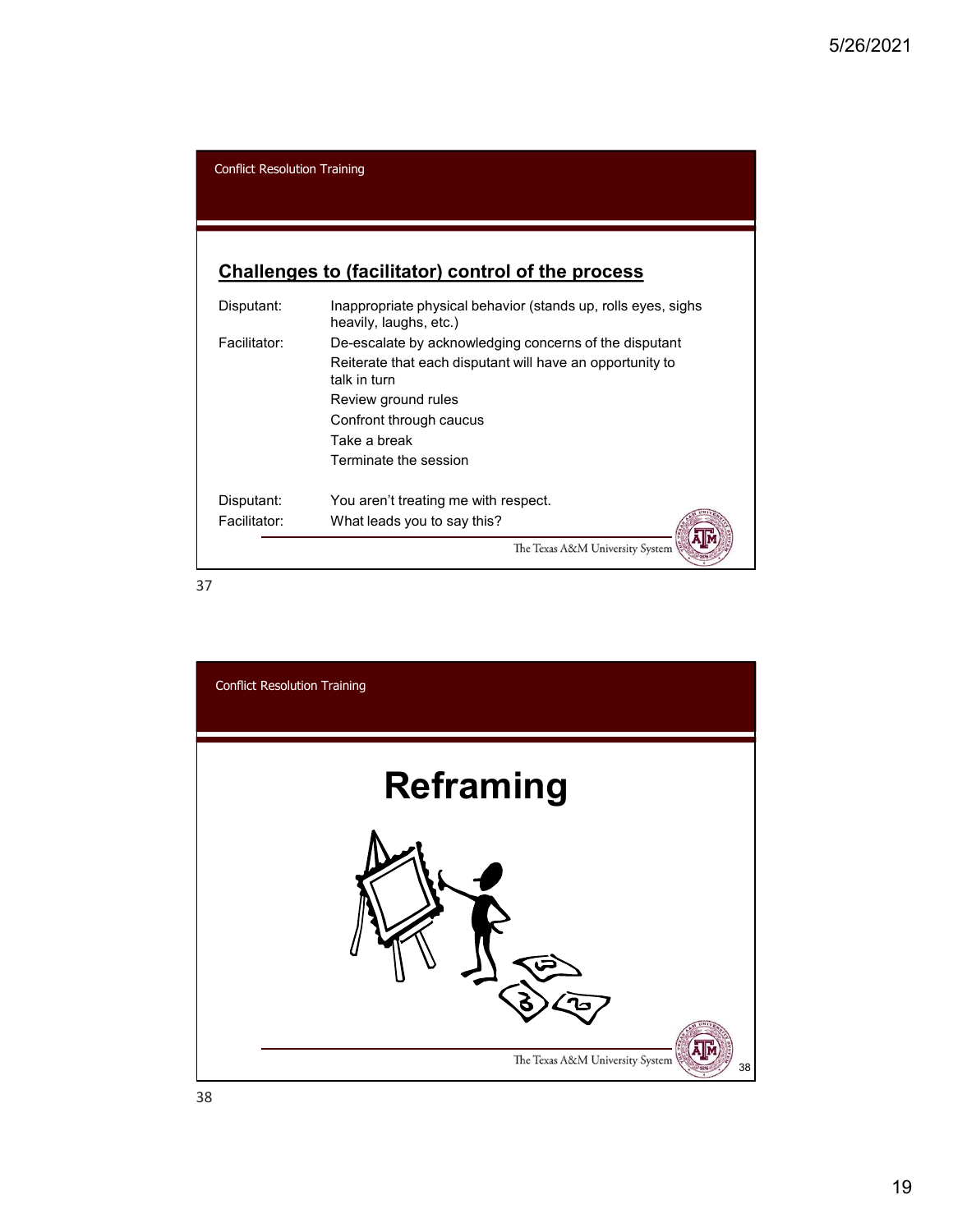

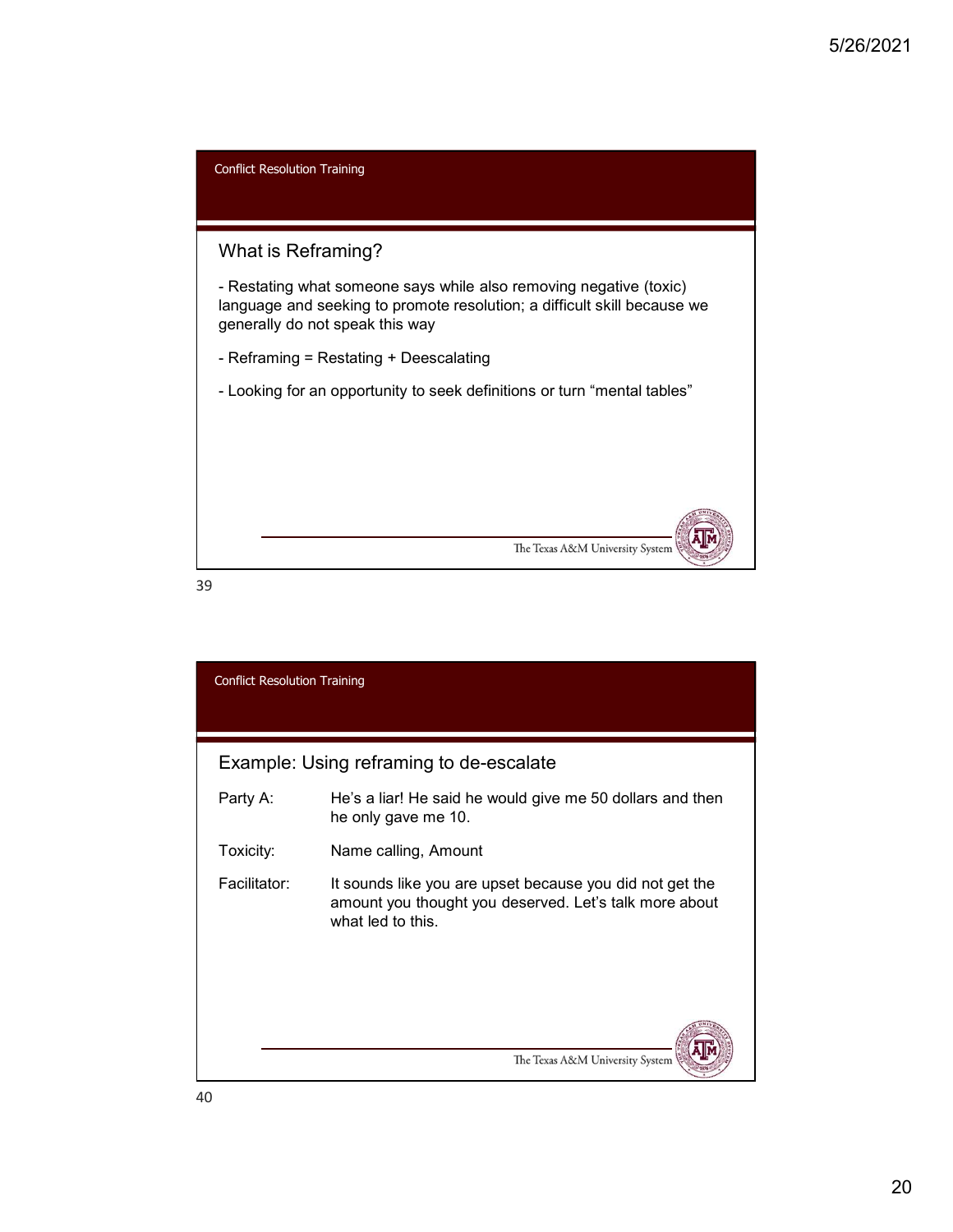|                                     |                                                                                                                                                                                   | 5/26/20 |
|-------------------------------------|-----------------------------------------------------------------------------------------------------------------------------------------------------------------------------------|---------|
|                                     |                                                                                                                                                                                   |         |
| <b>Conflict Resolution Training</b> |                                                                                                                                                                                   |         |
|                                     |                                                                                                                                                                                   |         |
|                                     | Example: Using reframing to turn the mental tables                                                                                                                                |         |
| Disputant:                          | I'm so fed up with all of this I'll do anything.                                                                                                                                  |         |
| Toxicity:                           | Frustration                                                                                                                                                                       |         |
| Facilitator:                        | It sounds like you really want to resolve this and put it<br>behind you. Agreeing to talk and listen today is a great<br>step towards finding a resolution that will satisfy you. |         |
|                                     |                                                                                                                                                                                   |         |
|                                     |                                                                                                                                                                                   |         |
|                                     | The Texas A&M University System                                                                                                                                                   |         |

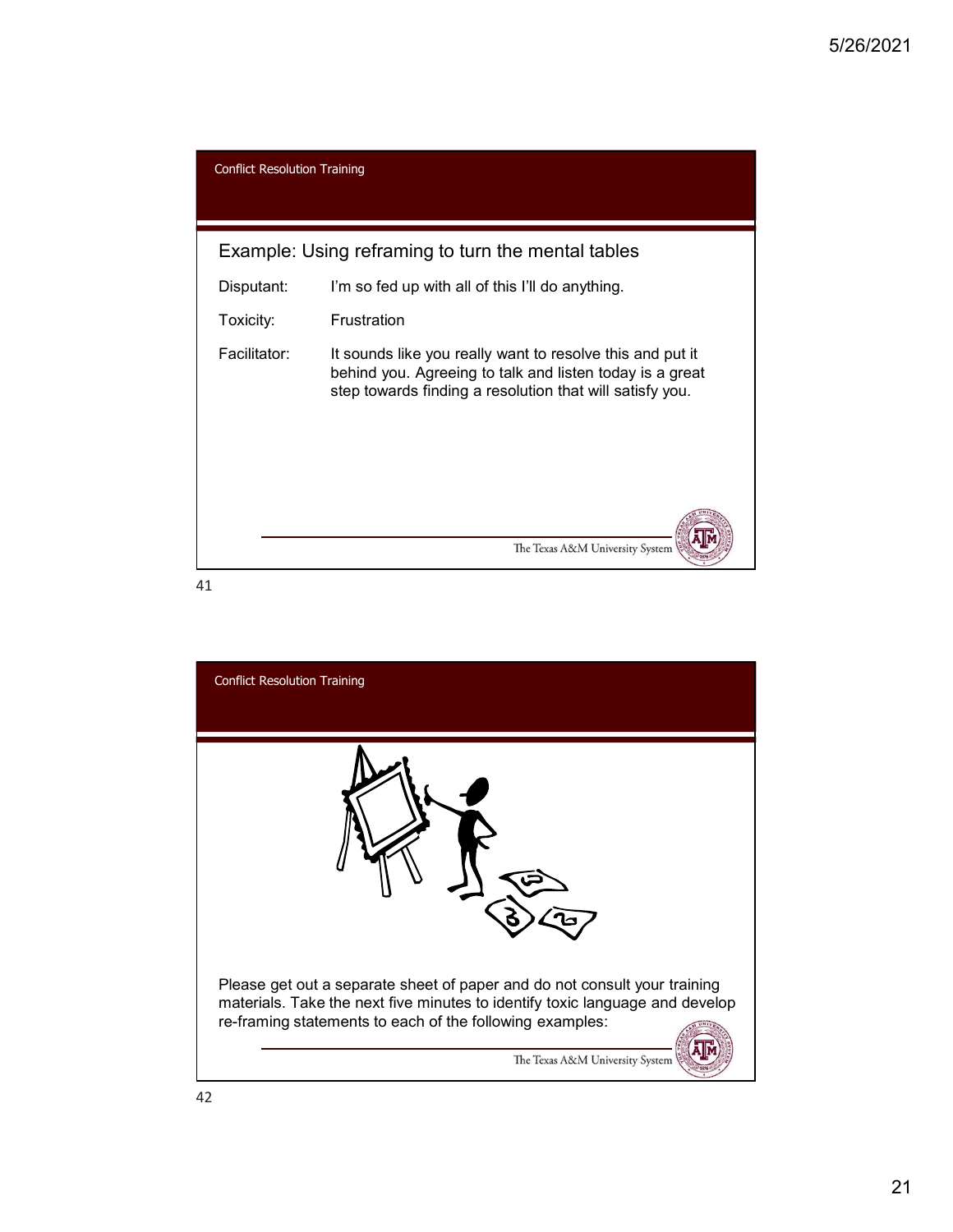Reframing Activity 1. Every time he has made promises to me he has broken them. I can't trust him. 2. She is just so irresponsible. 3. He is telling you that he didn't take it, but I know for a fact that he is lying (spoken to mediator). 4. She is always being unfair to me. 5. He doesn't care about what this has done to me. 6. I should have know this would happen; she acts just like her mother. 7. He showed a lot of nerve going to my boss without talking to me first. Only a coward would do that. 8. She's a racist. Conflict Resolution Training

The Texas A&M University System

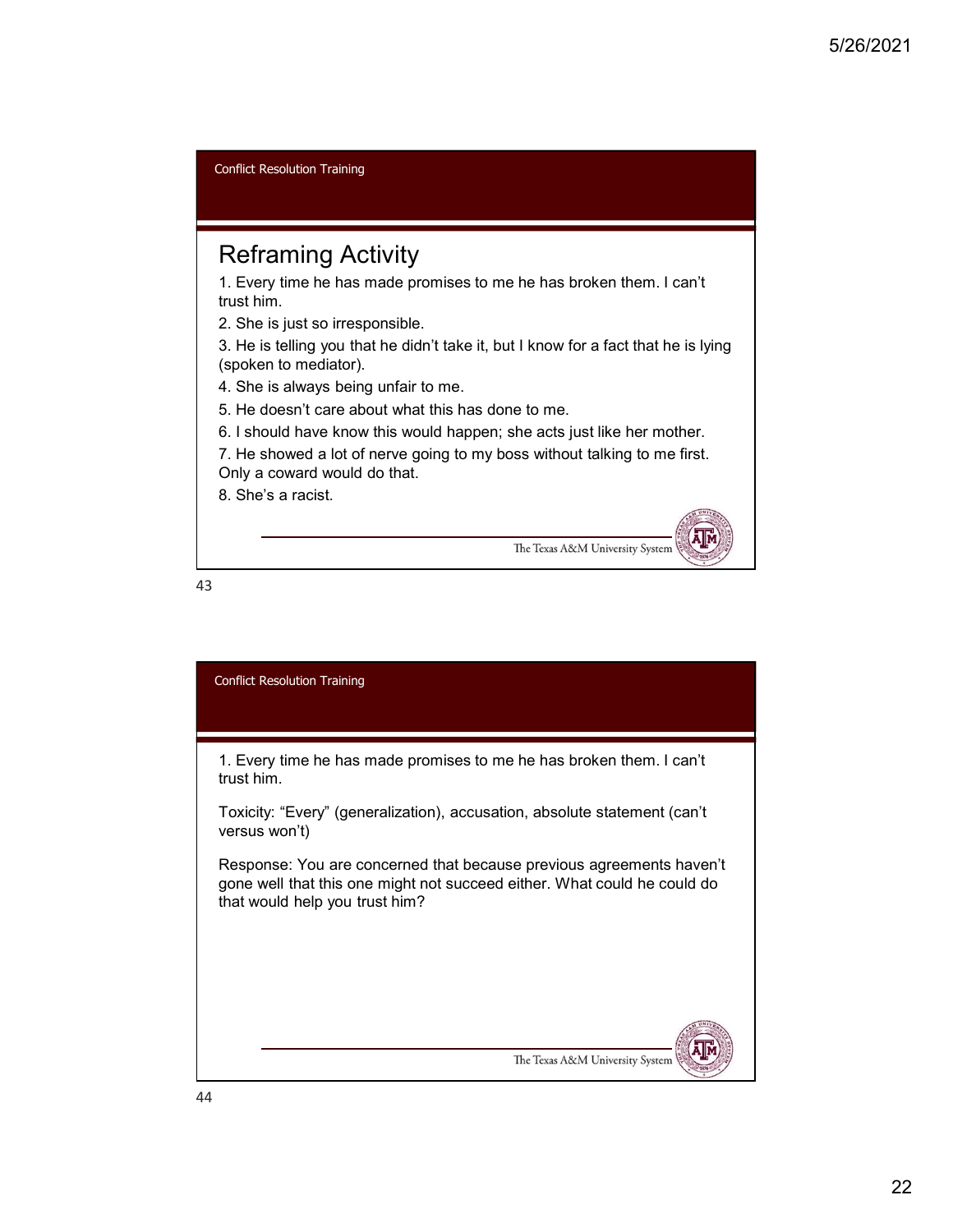

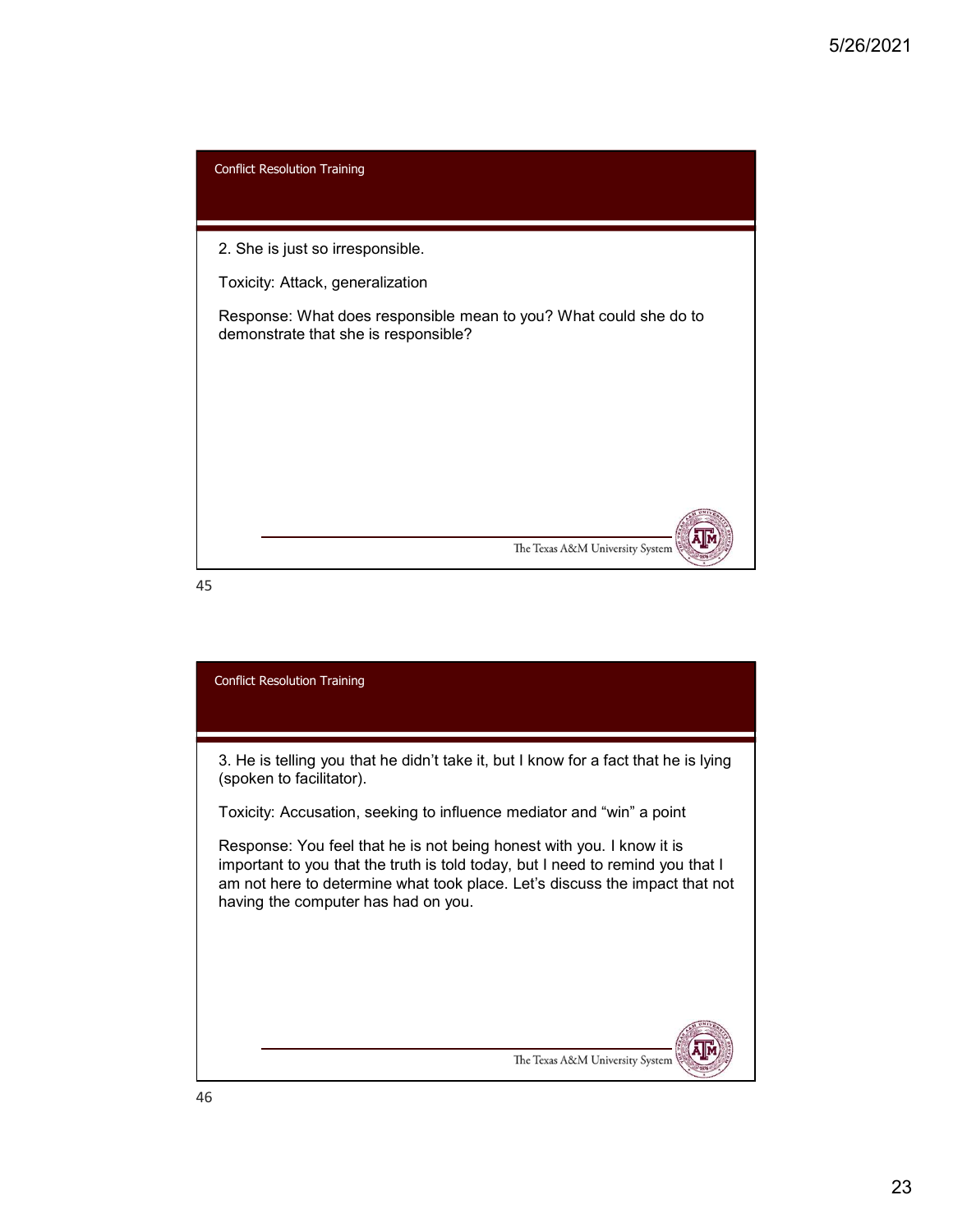

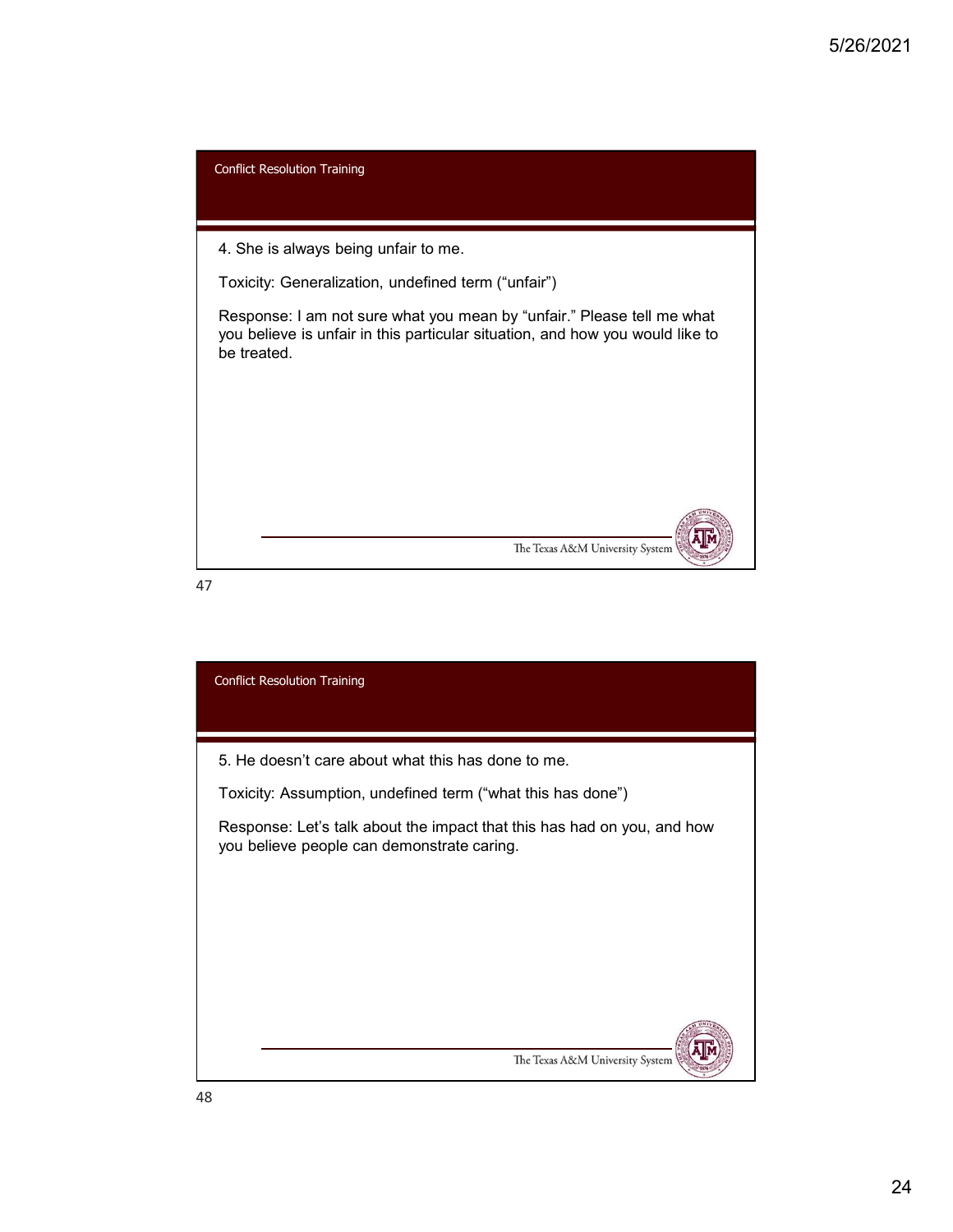

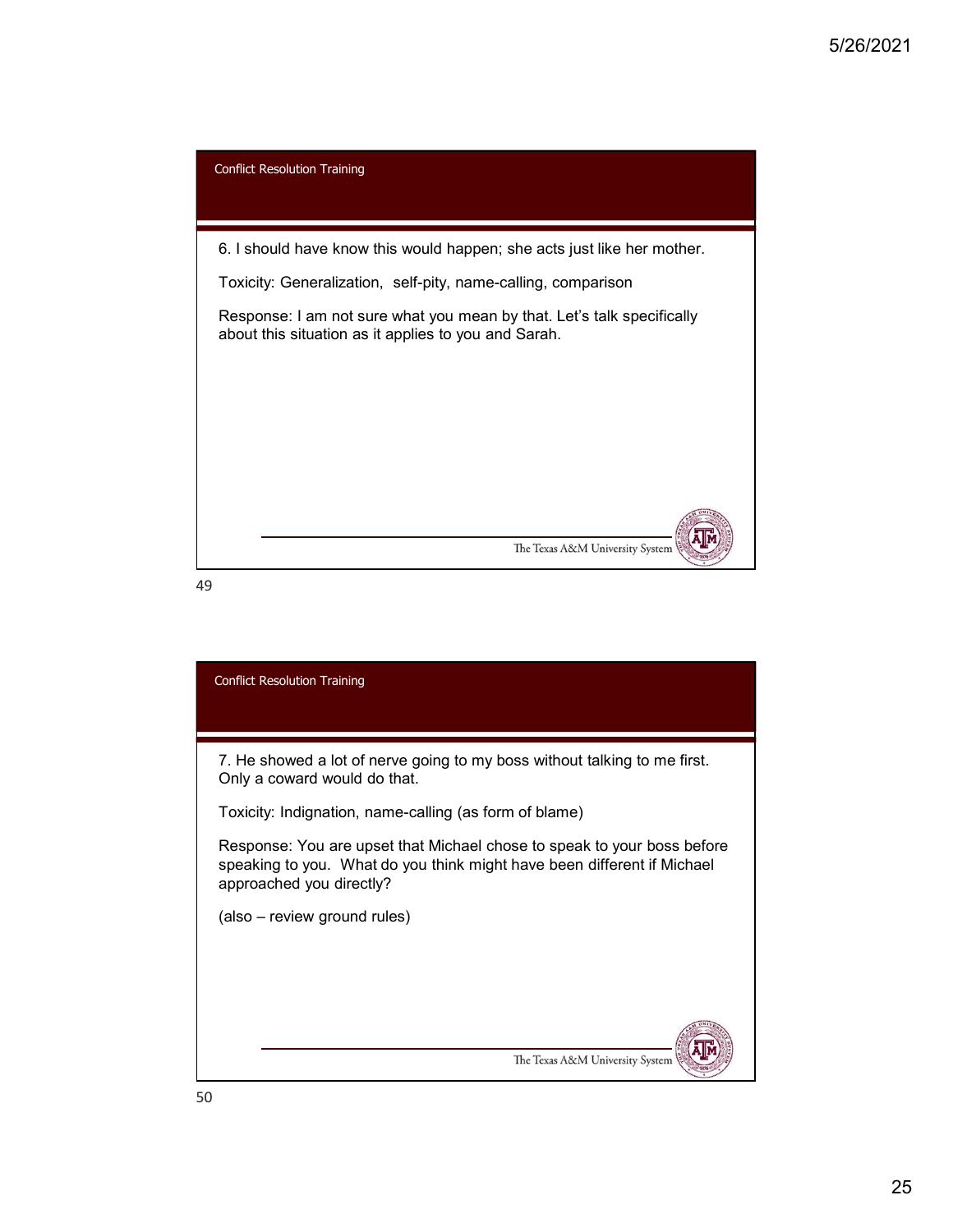

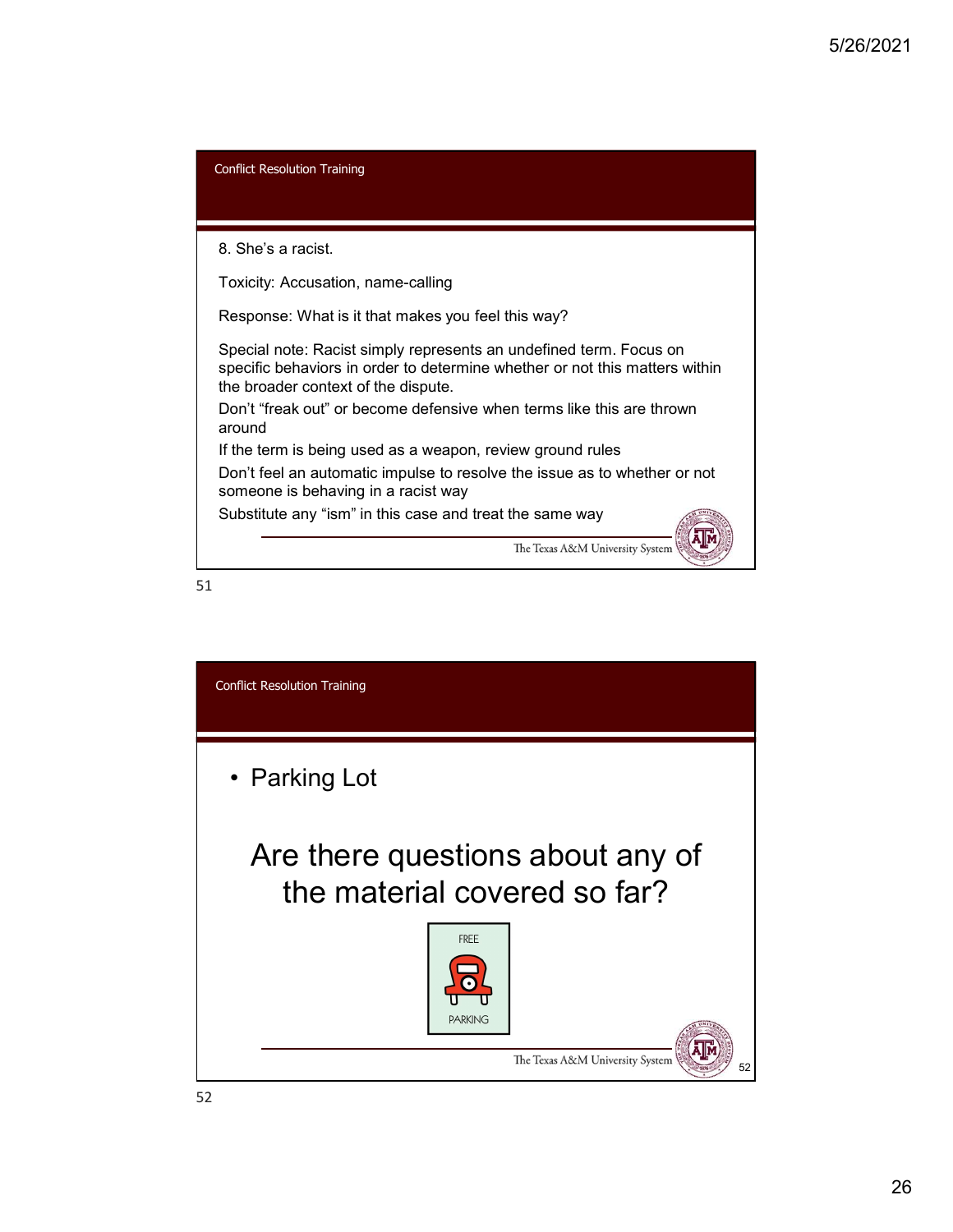

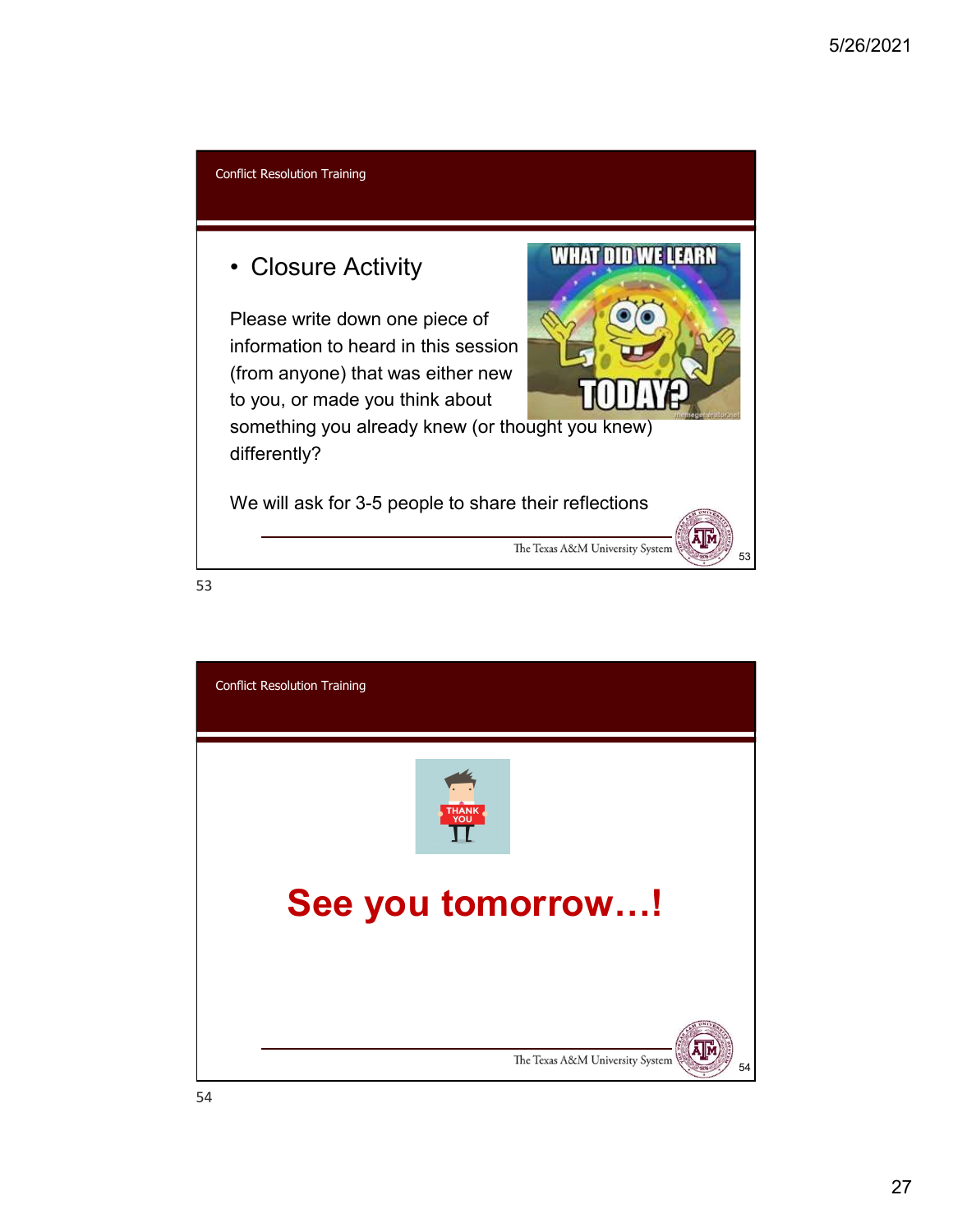

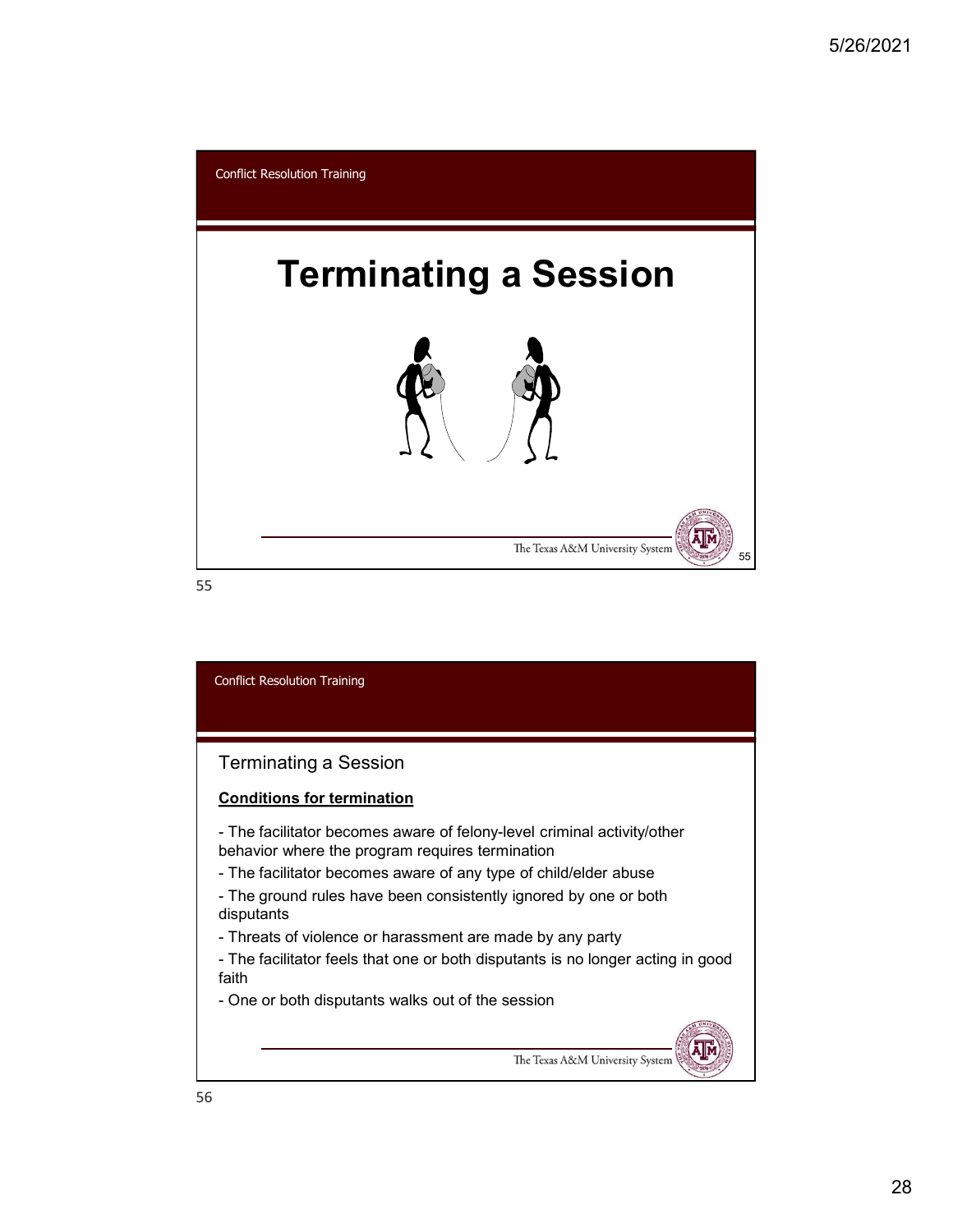## Terminating a Session

#### Tips for termination

partner prior to announcing a termination.

Saltrich Conflict Resolution Training<br>- When co-facilitating, always discuss the decision to terminate with your<br>partner pior to announcing a termination.<br>- Never demonstrate anger or allow the disputants to see that you a Forminating a Session<br>
Tips for termination<br>
- When co-facilitating, always discuss the decision to terminate with your<br>
partner prior to announcing a termination.<br>
- Never demonstrate anger or allow the disputants to see taking the situation personally. Maintain the same tone of voice you have used throughout the session.

5/26/2<br>
Conflict Resolution Training<br>
Tigs for termination<br>
Tips for termination<br>
partner prior to announcing a termination.<br>
partner prior to announcing a termination.<br>
- Never demonstrate anger or allow the disputants to a clear and firm voice. Take ownership of the decision and do not negotiate with the disputants. Forminating a Session<br>
Tips for termination<br>
The response of the response of the response of the response of the response of<br>
Particle responsible, always discuss the decision to terminate with your<br>
Dependence of the res

for your decision.

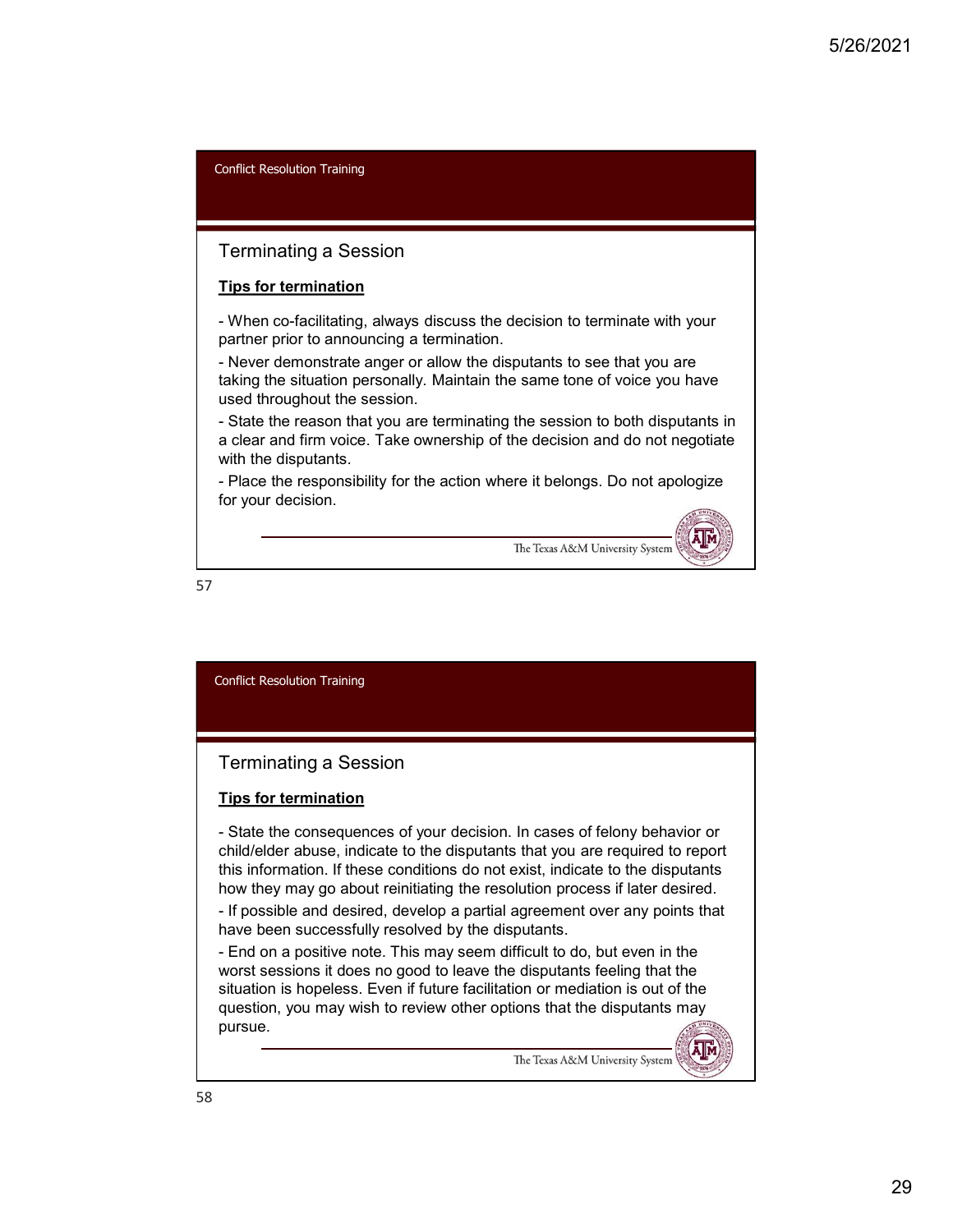## Terminating a Session

#### Sample termination (student relationship case)

Situation: Mike and Darice are involved in a mediation session to assist them in resolving a dating relationship dispute. Mike has been continuously disorderly since Darice indicated her desire to cease the dating relationship. Mike is making angry comments towards Darice and the mediator interrupts.

Mediator: "Mike, I must interrupt and ask both of you for your attention. As you know, my role here is to assist both of you, and I have attempted to remain objective and neutral throughout this session. I reviewed the ground rules with both of you at the beginning of this session and reminded you of them several times when there were interruptions and name calling. Mike, your continuous interruptions and sarcastic comments throughout the session demonstrate to me that you are not acting in good faith in this process. I am unable to effectively carry out my responsibilities and am therefore terminating this session."



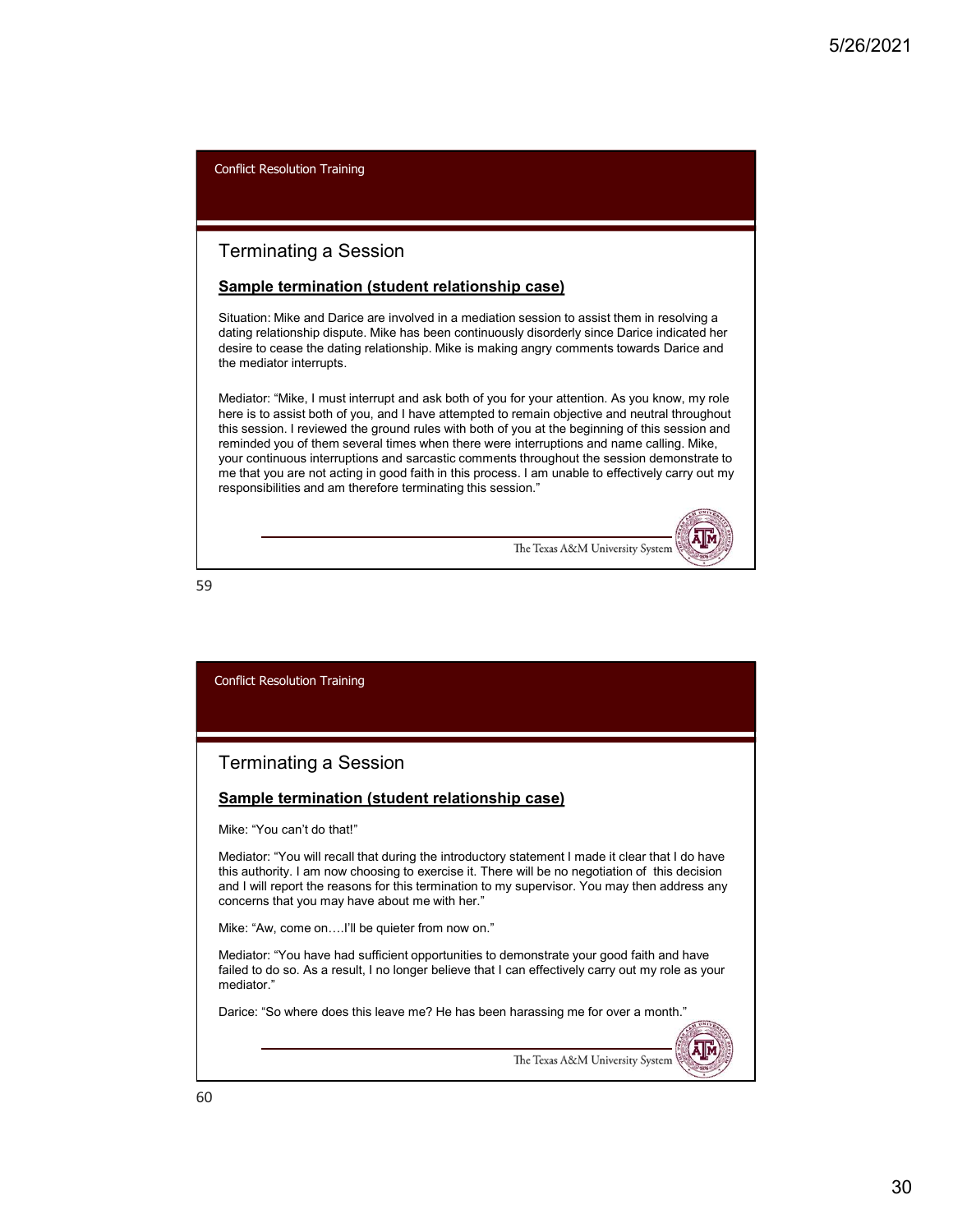| <b>Conflict Resolution Training</b>                                                                                                                                                                                                                                                                        |
|------------------------------------------------------------------------------------------------------------------------------------------------------------------------------------------------------------------------------------------------------------------------------------------------------------|
|                                                                                                                                                                                                                                                                                                            |
| Terminating a Session                                                                                                                                                                                                                                                                                      |
| <b>Sample termination (student relationship case)</b>                                                                                                                                                                                                                                                      |
| Mike: (yelling) "I have not been harassing you!"                                                                                                                                                                                                                                                           |
| Mediator: "I will be happy to assist both of you in making an appointment with the case<br>manager to review your options. Darice, it is my understanding that because this case is a<br>deferral of disciplinary action, the formal process will be reinitiated."                                         |
| Darice: "Okay."                                                                                                                                                                                                                                                                                            |
| Mediator: (to both) "Although I am disappointed by today's outcome, I am encouraged by the<br>fact that you had both entered the mediation process in the first place. I appreciate your<br>participation and hope that you found some value in having this opportunity to meet. Thank<br>you for coming." |
| The Texas A&M University System                                                                                                                                                                                                                                                                            |
| 61                                                                                                                                                                                                                                                                                                         |

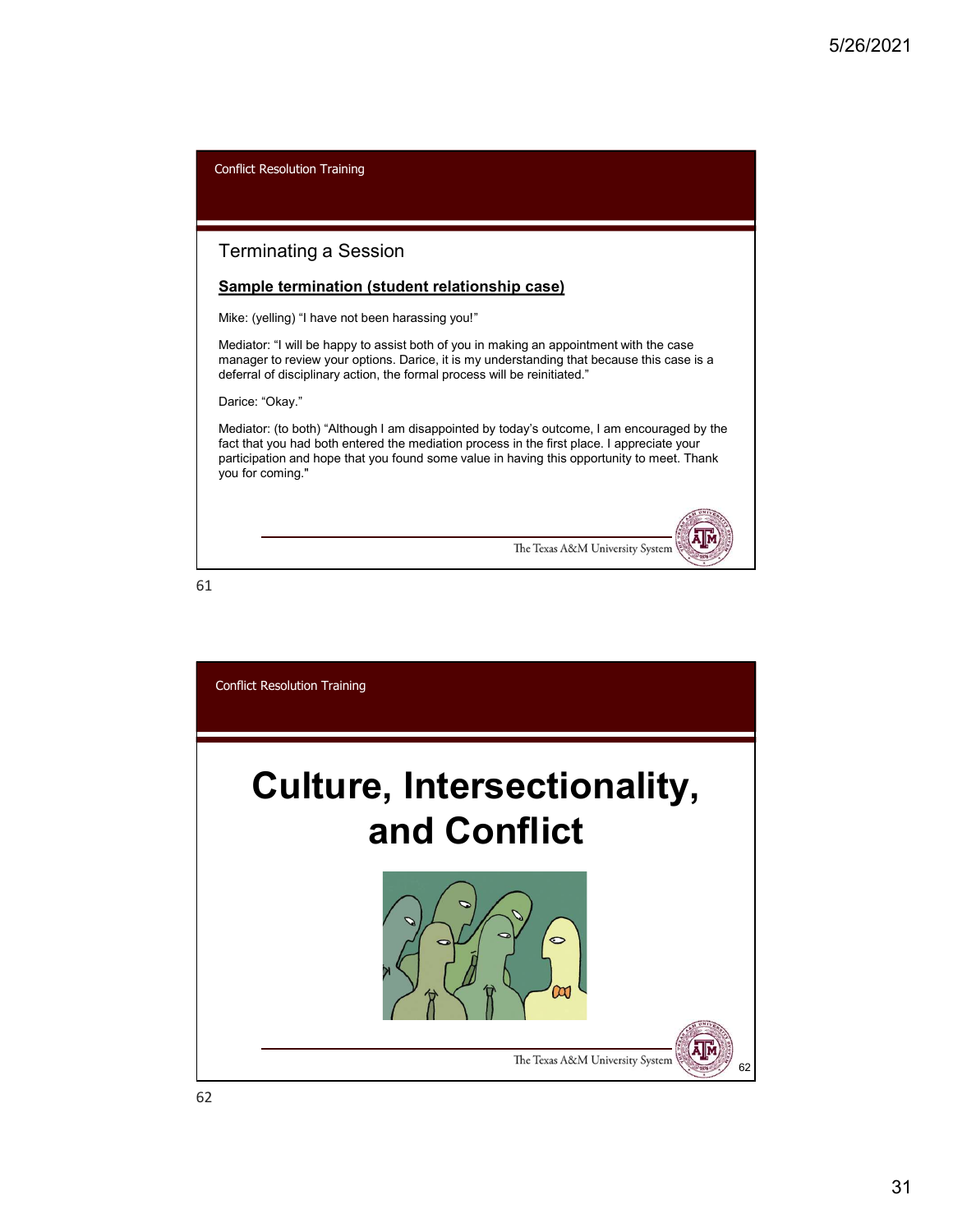

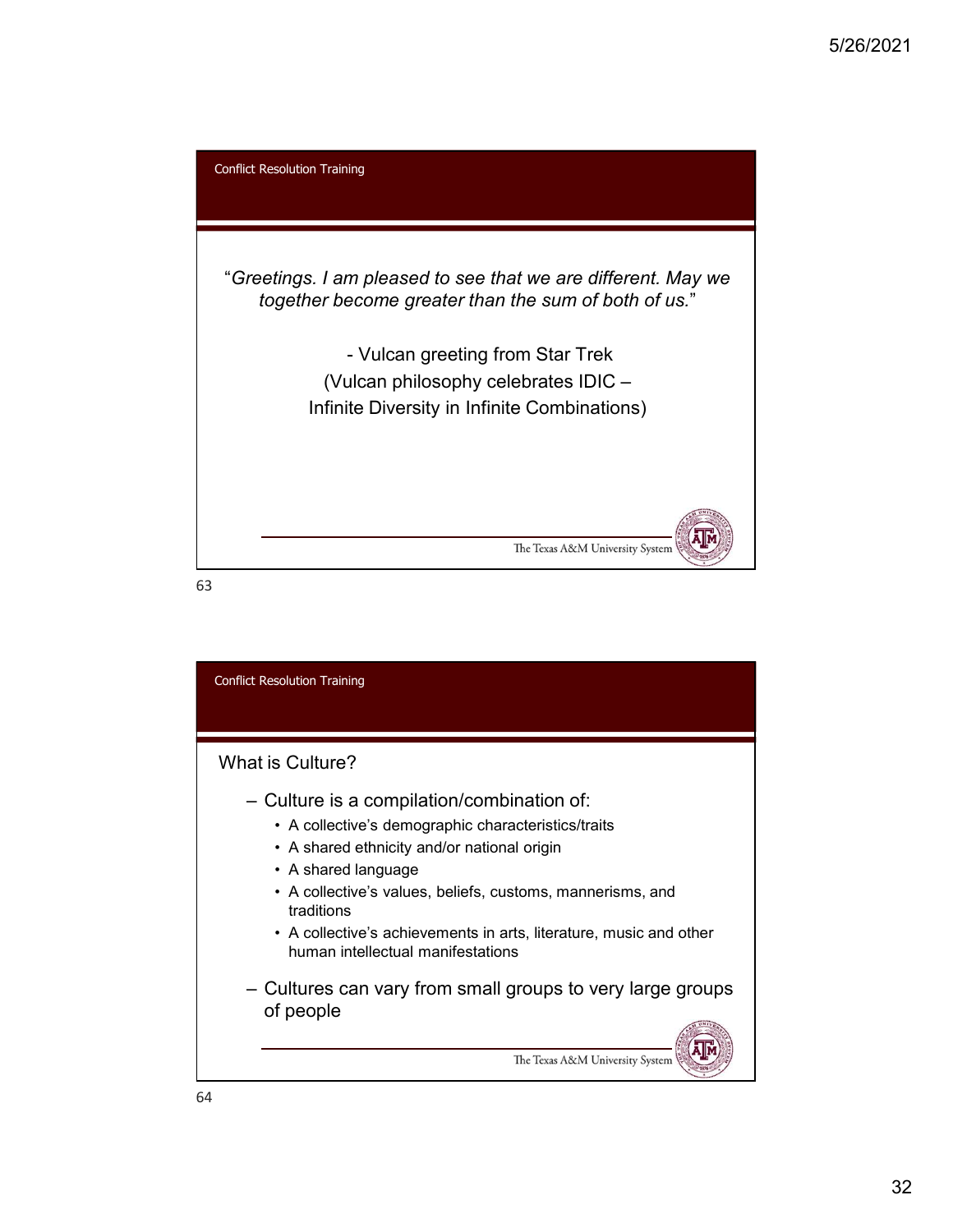

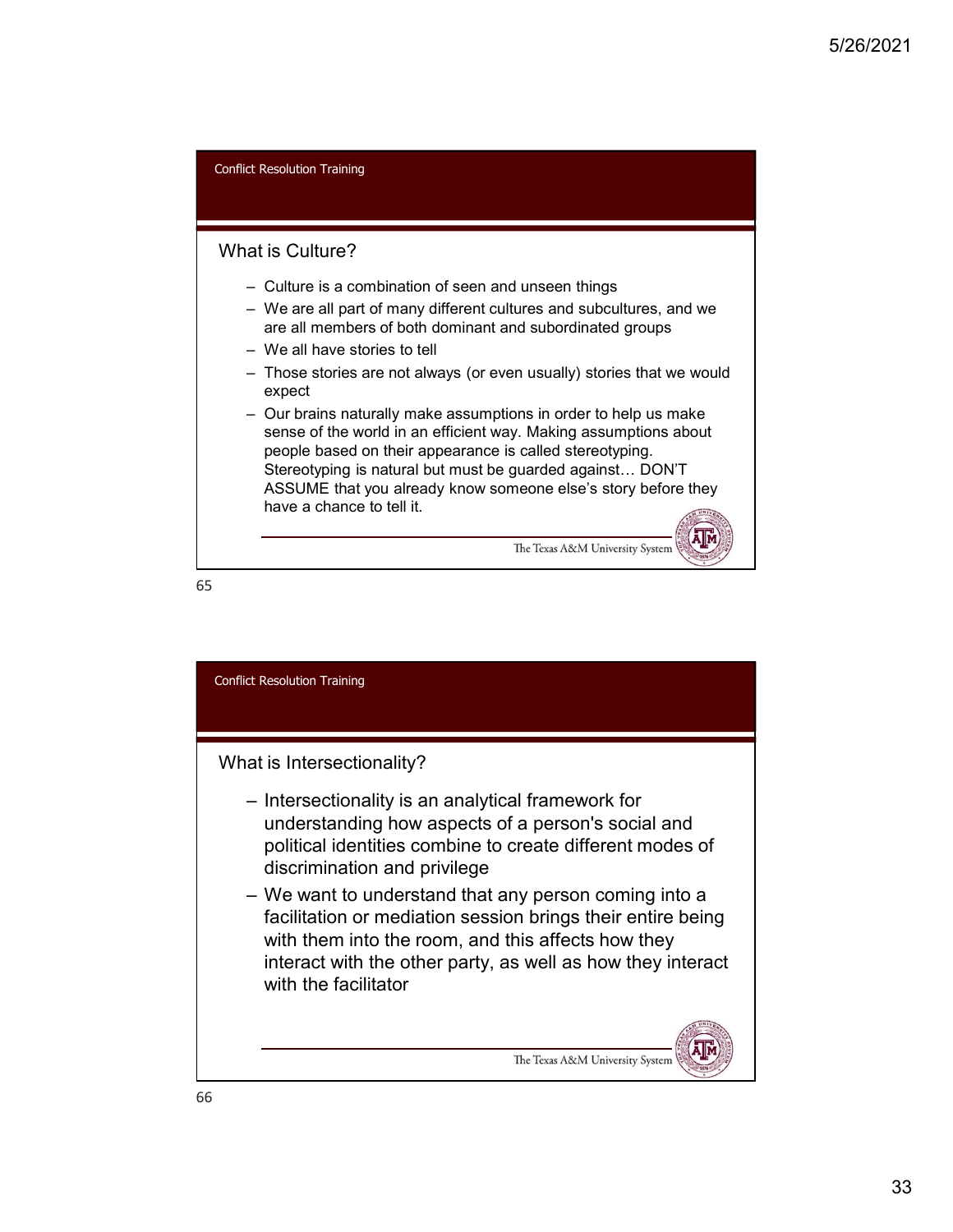

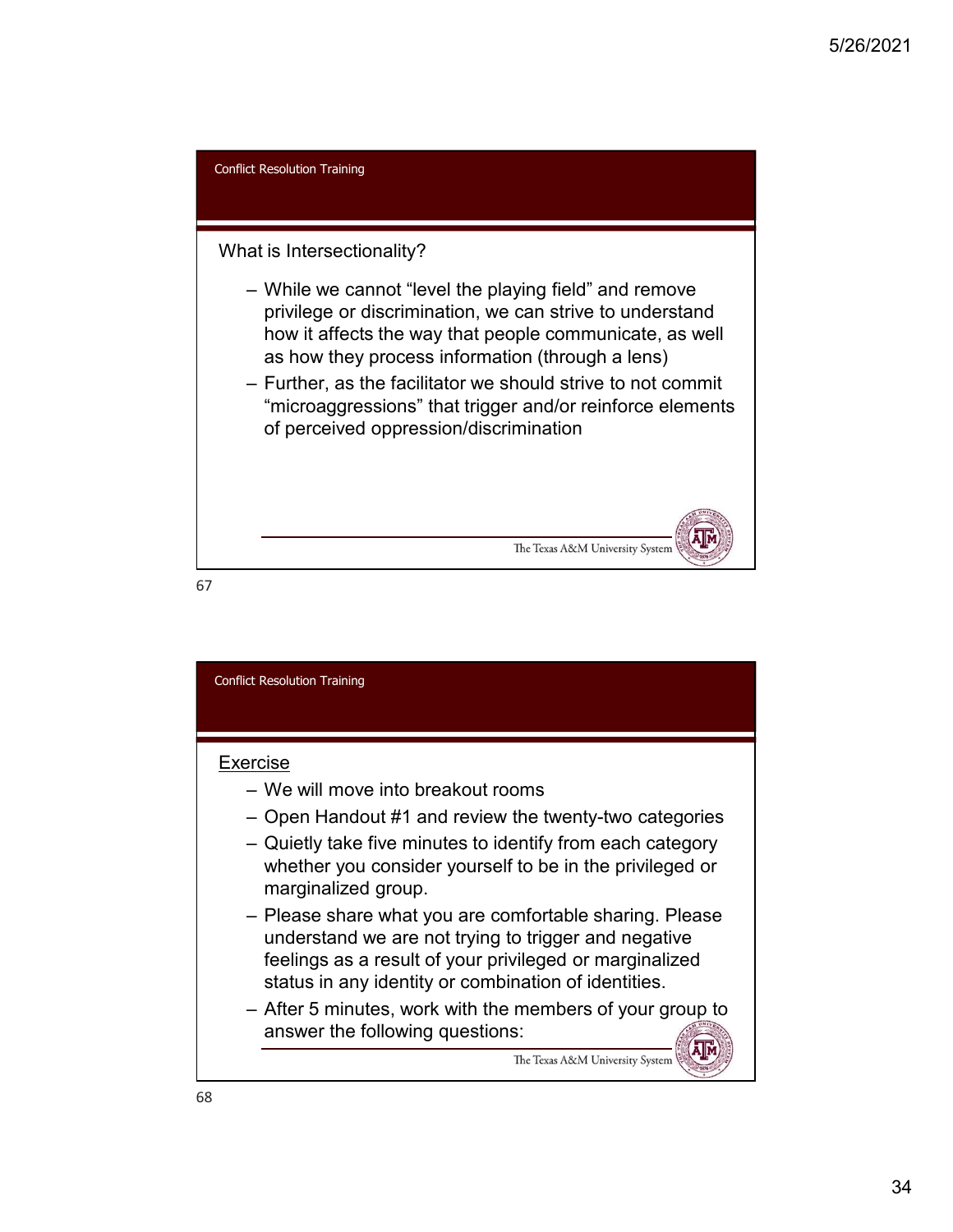

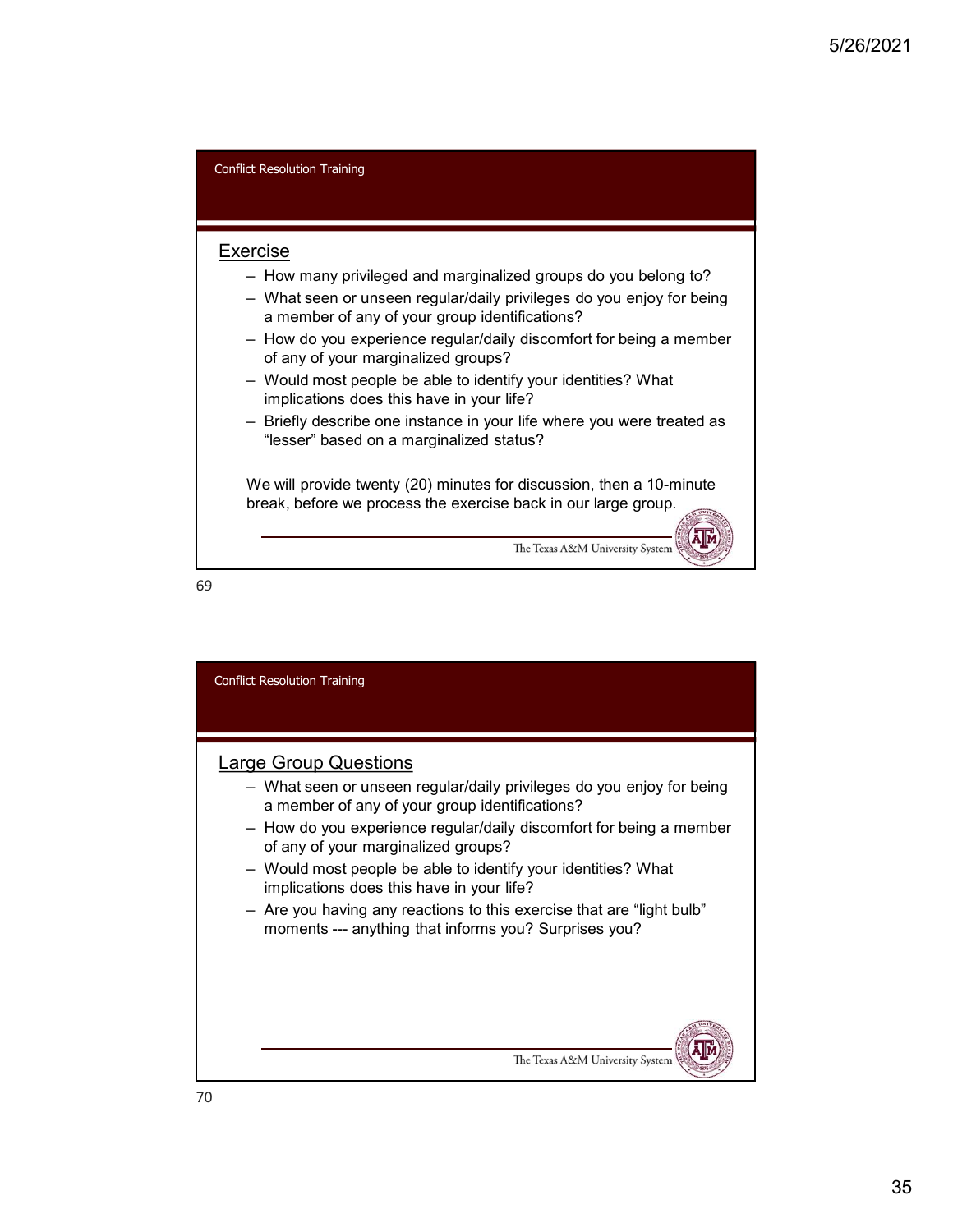

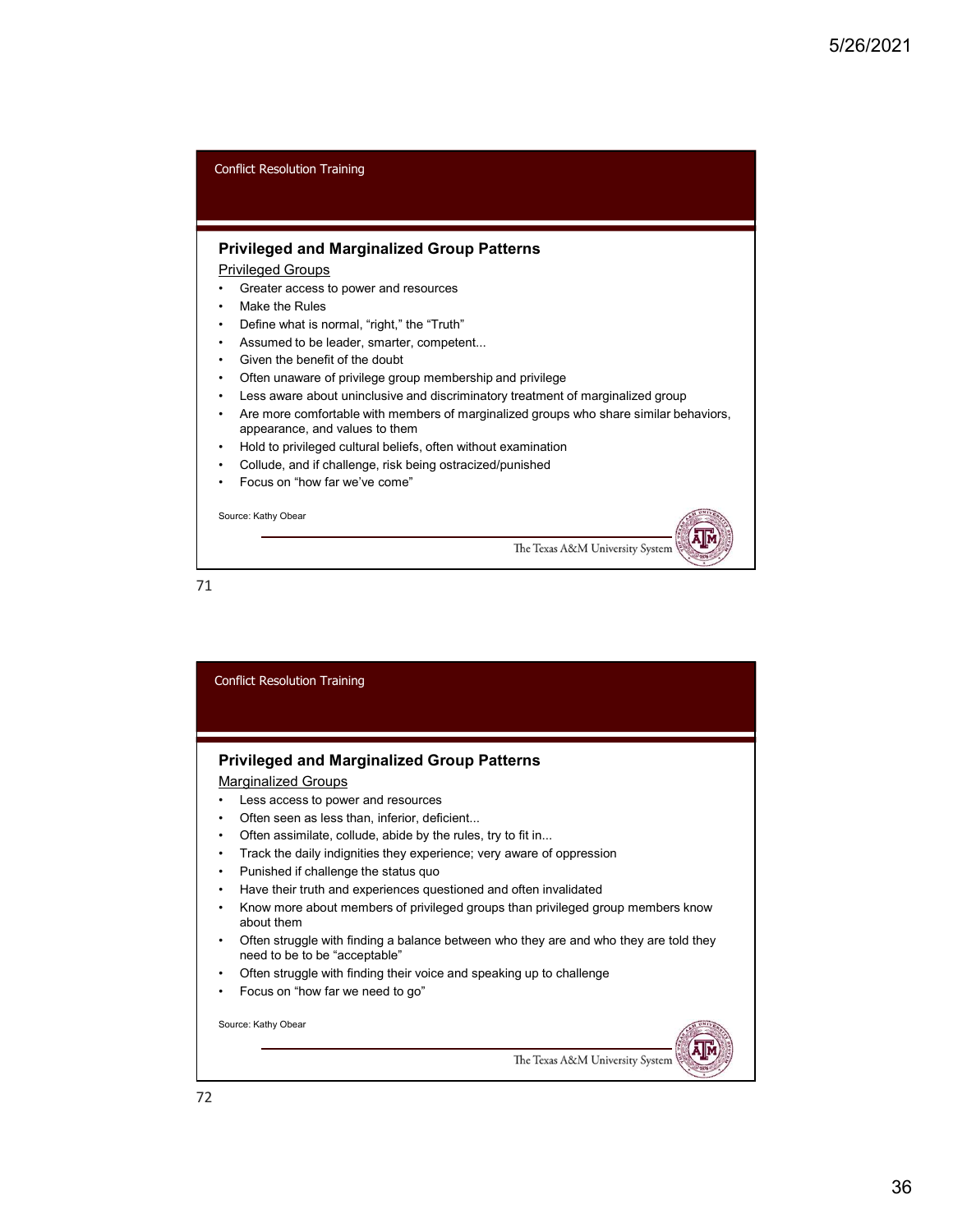

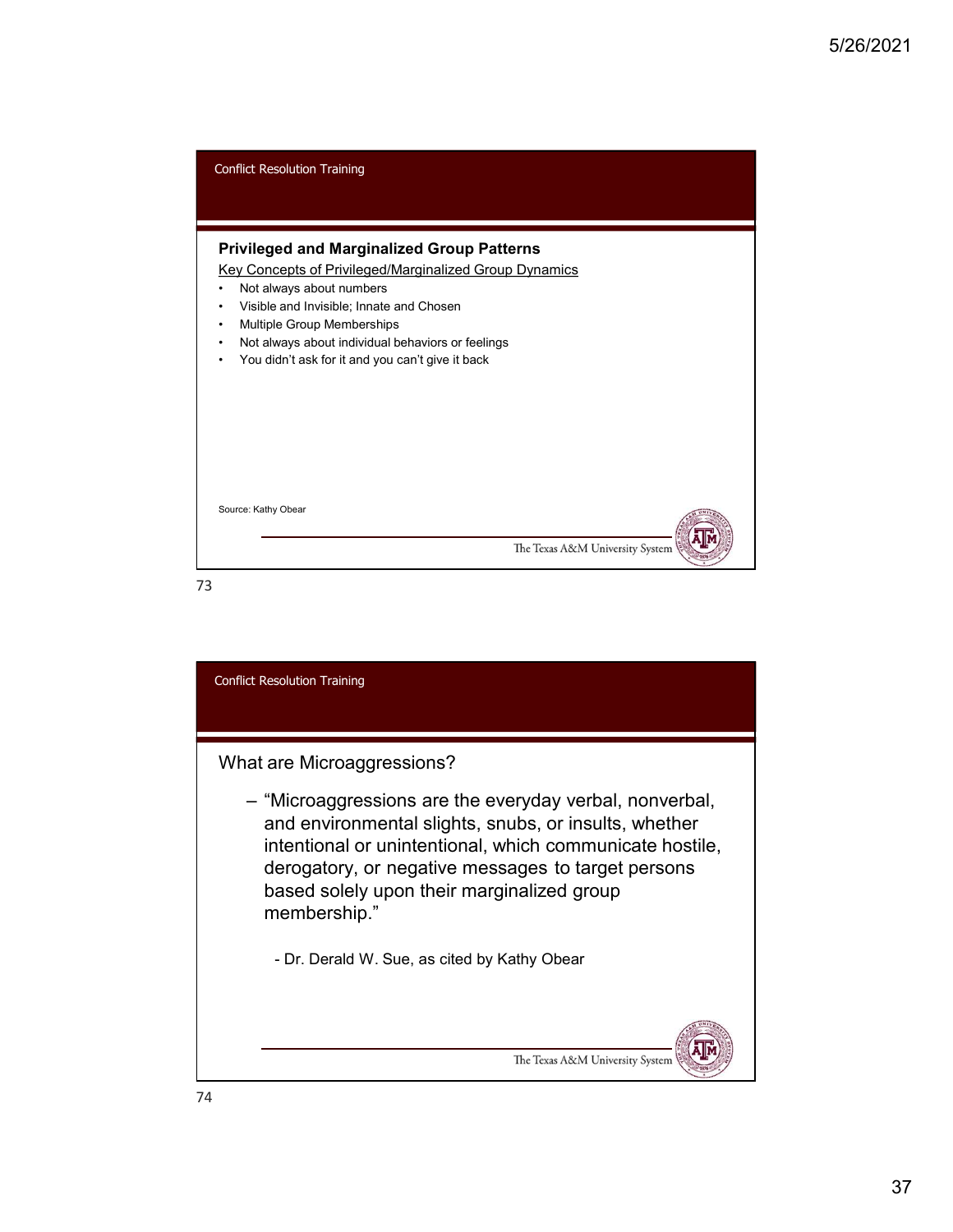

## What are Microaggressions?

Microaggressions: Characteristics

- 
- Freedoution Training<br>
at are Microaggressions?<br>
Transference Compare Compare Compare Compare Compare Compare Compare Compare Committed by people who believe they are fair-minded, without<br>
Transference Dossibly done witho prejudice
- 
- 5<br>
Expedition Training<br>
at are Microaggressions?<br>
Committed by people who believe they are fair-minded, without<br>
prejudice<br>
 Committed by people who believe they are fair-minded, without<br>
prejudice<br>
 Usually unaware of h 5/26/2021<br>
at are Microaggressions?<br>
at are Microaggressions?<br>
coaggressions: Characteristics<br>
- Everyday actions that occur all around us<br>
- Committed by people who believe they are fair-minded, without<br>
- Possibly done w 5/26/<br>
Example of how training<br>
at are Microaggressions?<br>
Consequences: Characteristics<br>
- Everyday actions that occur all around us<br>
committed by people who believe they are fair-minded, without<br>
prejudice<br>
- Mossibly don impacts others the Resolution Training<br>
at are Microaggressions?<br>
acqueressions: Characteristics<br>
— Committed by people who believe they are fair-minded, without<br>
prejudice<br>
— Possibly done without any conscious intent or malice<br>
— Possi France Constant (Training Constant Constant Constant Constant Constant Constant Constant Constant Constant Constant Constant Constant Constant Constant Constant Constant Constant Constant Constant Constant Constant Constan Resolution Training<br>
are Microaggressions?<br>
ggressions: Characteristics<br>
Everyday actions that occur all around us<br>
Committed by people who believe they are fair-minded, without<br>
Possibly done without any conscious intent decreases and the Theorem The Theorem Theorem Theorem Theorem Company and the Company and the Company of the present of the presenting they present they are fair-minded, without prejudice<br>
- Possibly done without any consc
- 
- 
- until later

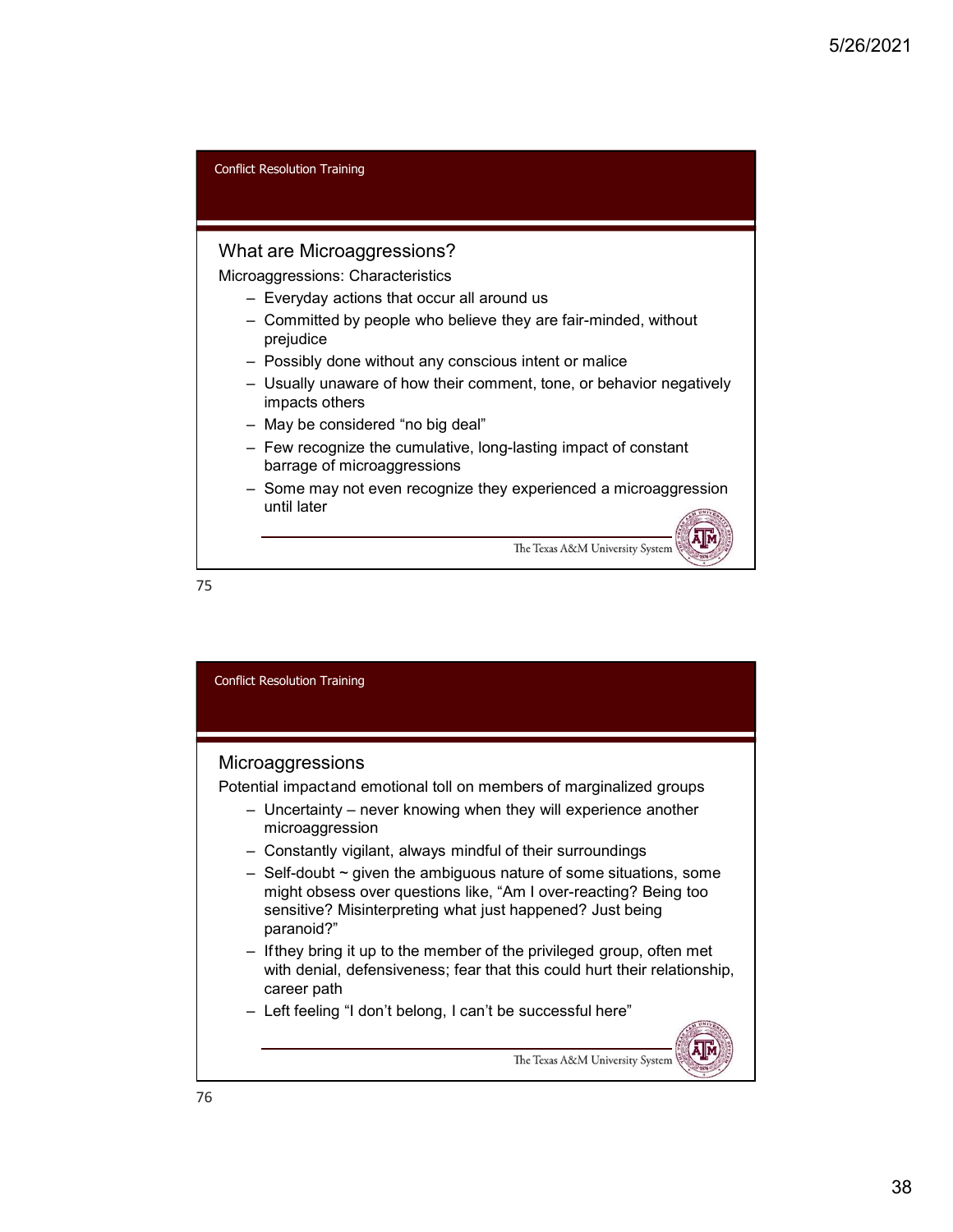#### **Microaggressions**

Potential impactand emotional toll on members of marginalized groups

- experiences of microaggressions; may come across as overly friendly, helpful, passive, soft-spoken, ingratiating….
- the Resolution Training<br>
Froaggressions<br>
Hial impactand emotional toll on members of marginalized groups<br>
 May change their behavior in hopes that this may lessen their<br>
experiences of microaggressions; may come across as 5/26/2<br>
Freedoution Training<br>
that impactant emotional toll on members of marginalized groups<br>
They change their behavior in hopes that this may lessen their<br>
experiences of microaggressions, may come across as overly<br>
fri stereotypes about their marginalized group; carry the group on their shoulders for<br>
the respection of the respective the respective theorem is the respective<br>
the respective of members of microsopersions; may come are their<br>
therefore of microsopersions; may come across as overly<br>
freely, helpful, pa Frace Content of Triangential and the members of marginalized groups<br>
- May change their behavior in hopes that this may lessen their<br>
- May change their behavior in bones that this may lessen their<br>
experiences of microag Fracta Consequence in the matter of the Technomian of the Technomian input<br>
The Technomian of the Consequence of microaggressions; may come across as overly<br>
triendly, helpful, passive, ost-spoker, ingratiating...<br>
Feel p
- groups; may not use them as resources in the future
- manage the impact and feelings, decide if and how to respond
- feel guilty for not stepping up (Developed by Kathy Obear)

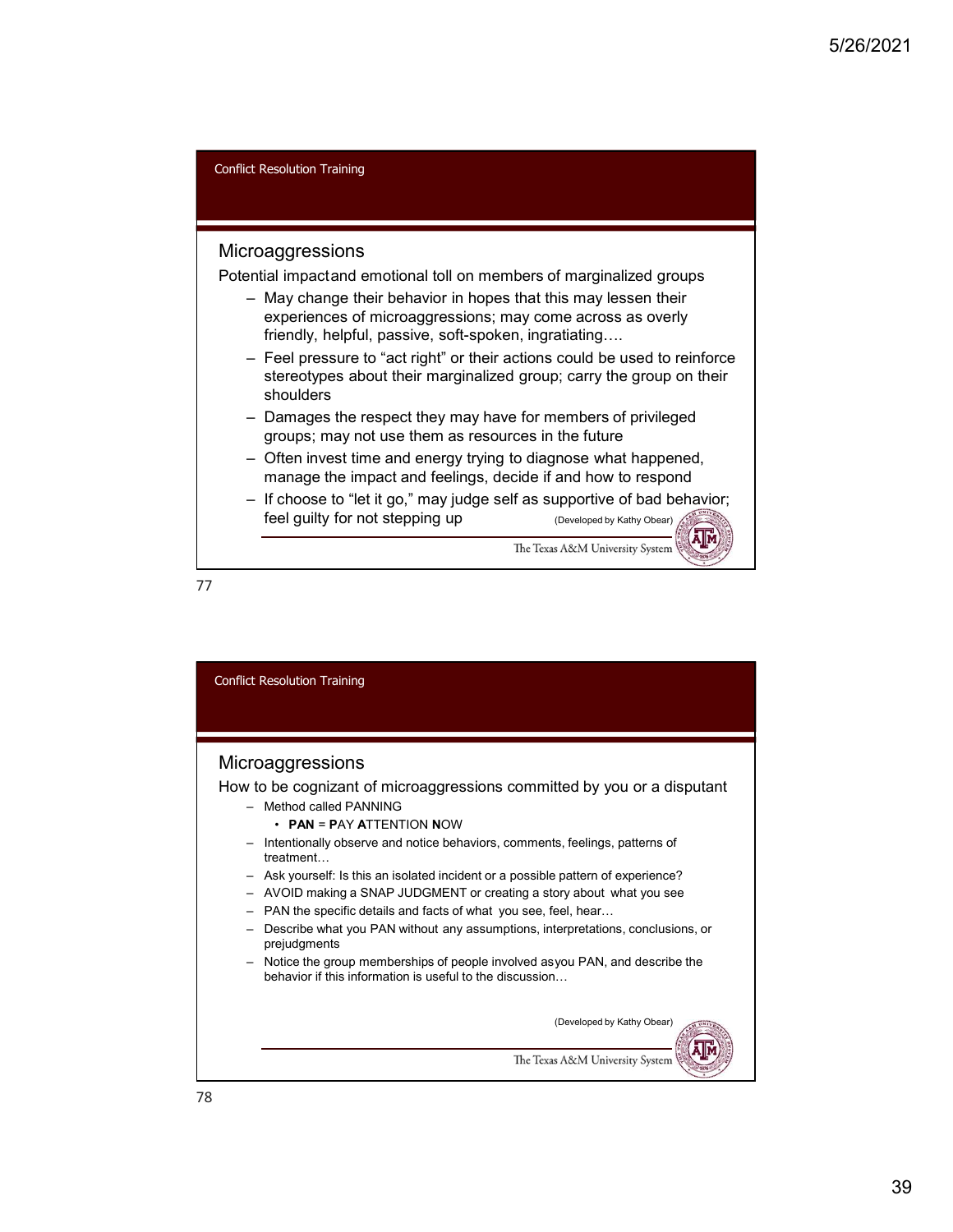

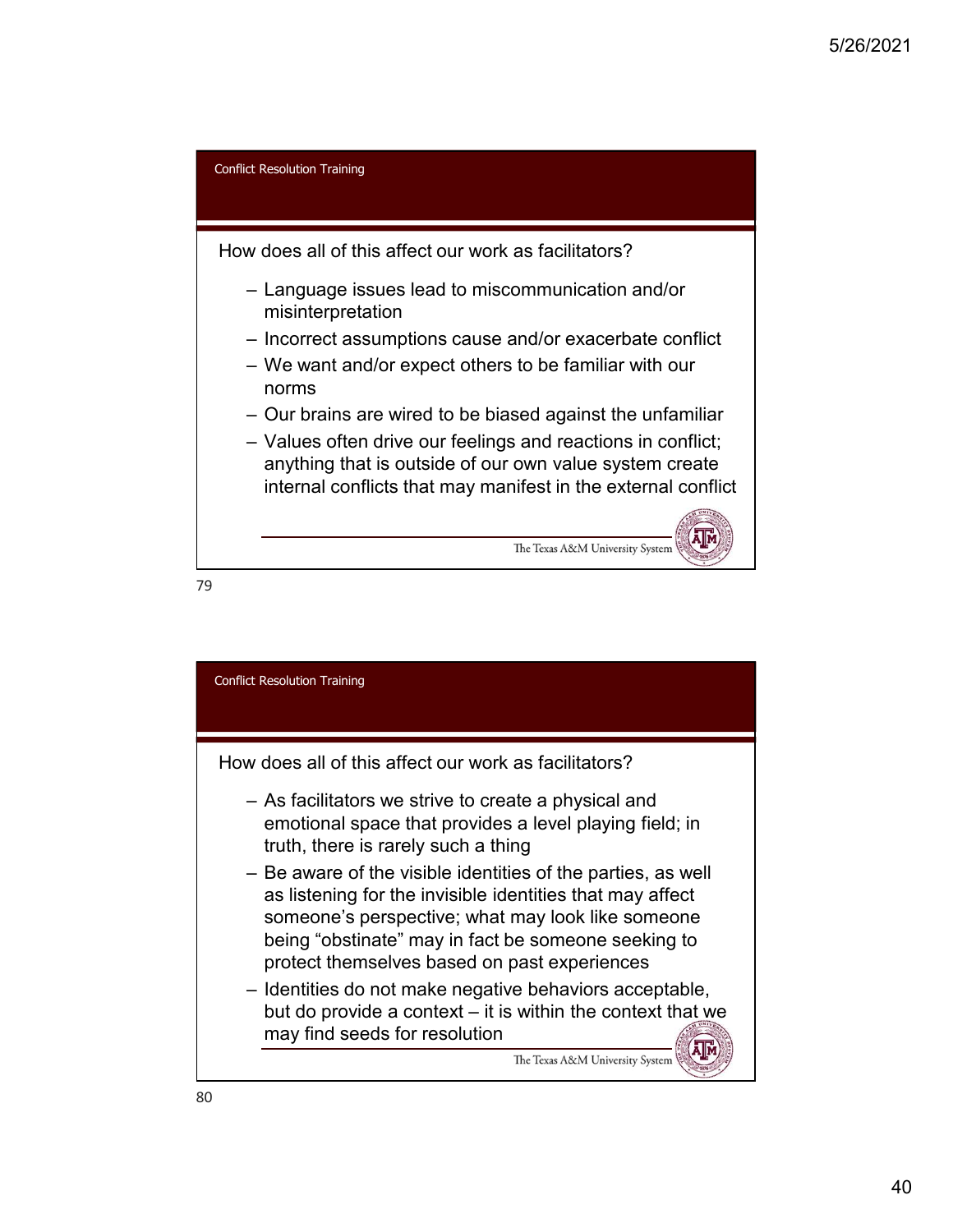